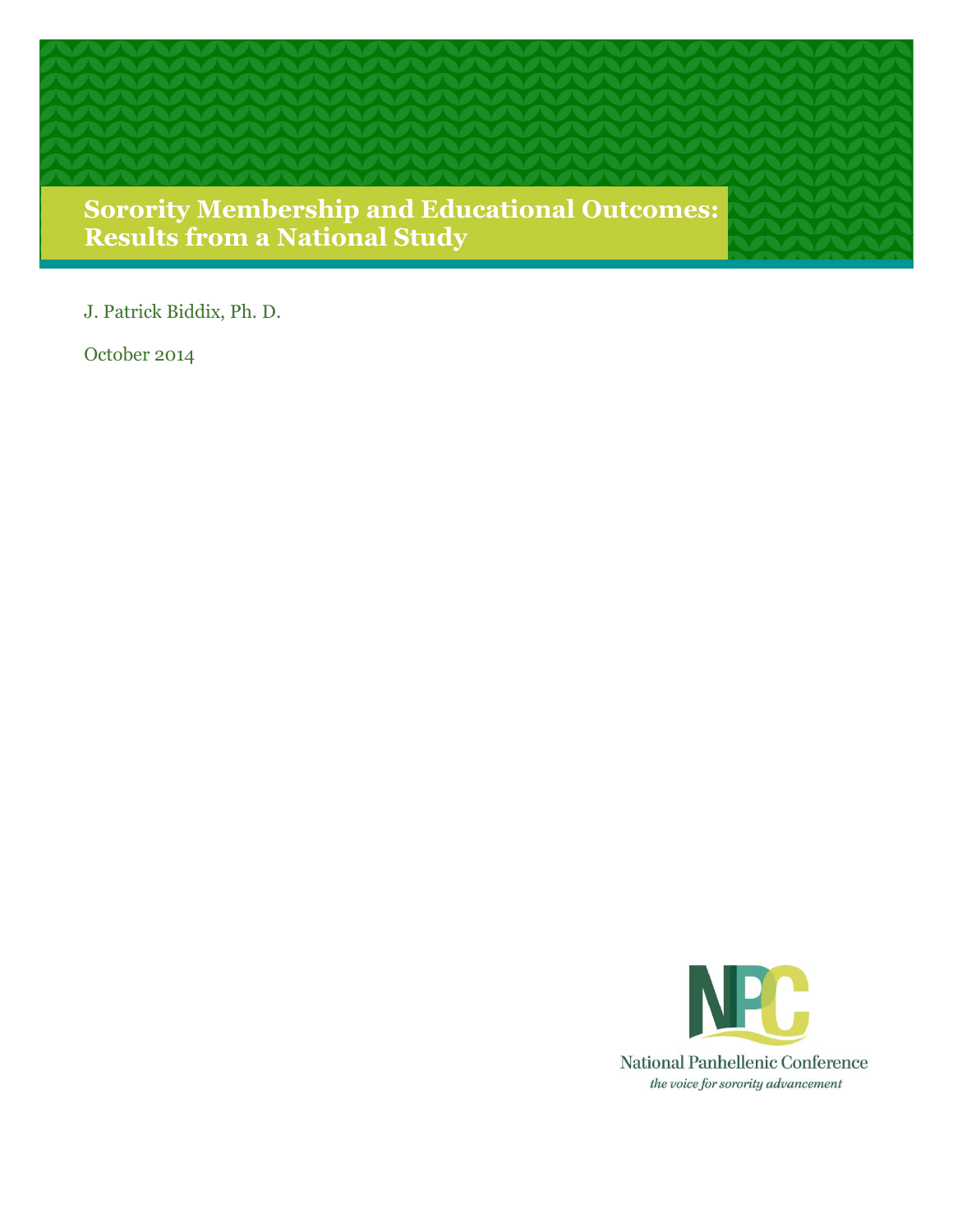## **Acknowledgements**

## **Funding**

This study was supported by a grant from the National Panhellenic Conference (NPC), Indianapolis, IN.

## **Assistance**

The author wishes to acknowledge the invaluable assistance of several individuals and organizations, without which this study would not have been completed.

### **National Panhellenic Conference**

Nicki Meneley Executive Director

Erin Nemenoff Chair, Measurable Outcomes Committee

Marci Kolb Business Operations Coordinator

NPC Member Groups

### **University of Tennessee, Knoxville**

Kaitlin I. Singer Graduate Research Assistant

Brian M. Hester Assistant Director of Institutional Research and Planning

Barbara Wygant Sponsored Programs Administrator – Contracts

Kelly Steele Research Services, College of Education, Health, & Human Sciences

Robert L. Cargile Director of Research Administration, College of Education, Health, & Human Sciences

Constance Honorable Administrative Supervisor, Department of Educational Leadership and Policy Studies

## **Participating Institutions**

Institutional Research, Registrar, Financial Aid, and other staff at Participating Institutions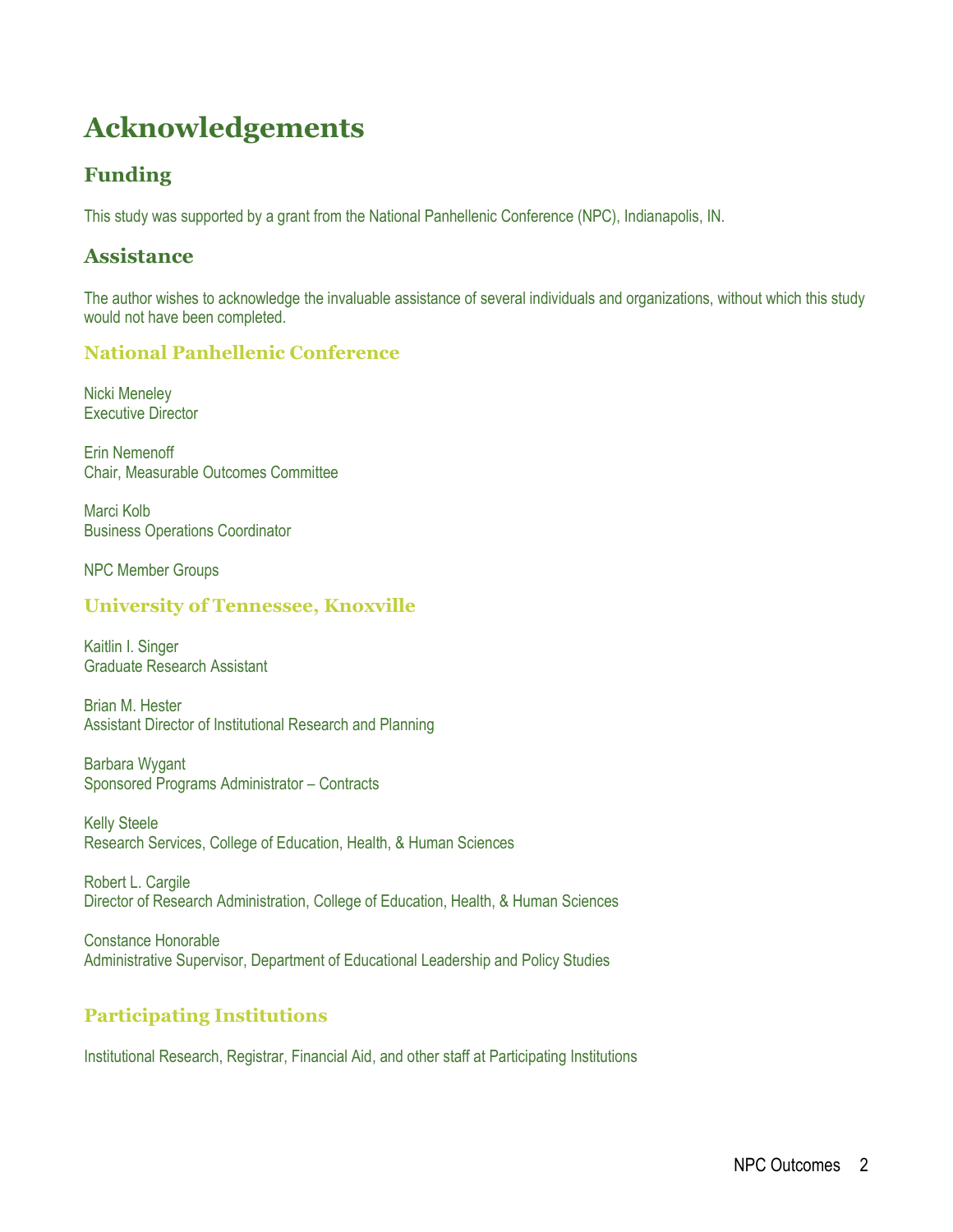## **Abstract**

This report communicates the results of a national, large-scale analysis of postsecondary outcomes related to membership in a National Panhellenic Conference (NPC) sorority completed in 2014. Data include student records (*n* = 4243) from the 2007 cohort of NPC members and nonmembers across 18 randomly selected four-year institutions, stratified by institutional size and setting. Results from the study focused on four primary outcomes: (1) retention to sophomore year, (2) overall graduation rate, (3) time to degree, and (4) final GPA.

Findings from descriptive analyses revealed a significant and positive link between membership and three of the four outcomes. Sorority members returned for their sophomore year, graduated college within six years, and graduated "on time" in four years at higher rates than nonmembers. Findings from predictive analysis showed the positive effect of joining on these outcomes, after controlling for pre-college background and institutional characteristics associated with study outcomes.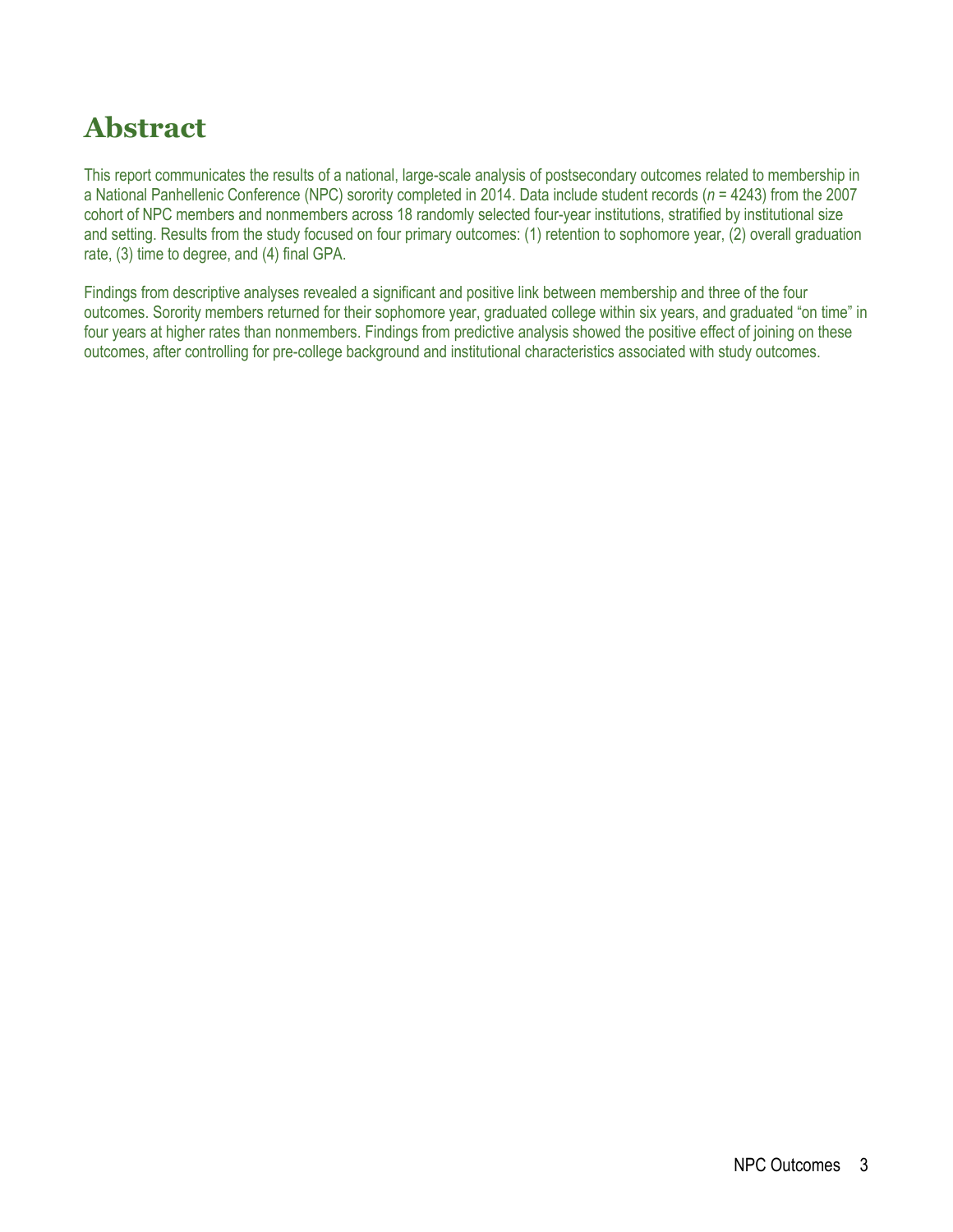# **Table of Contents**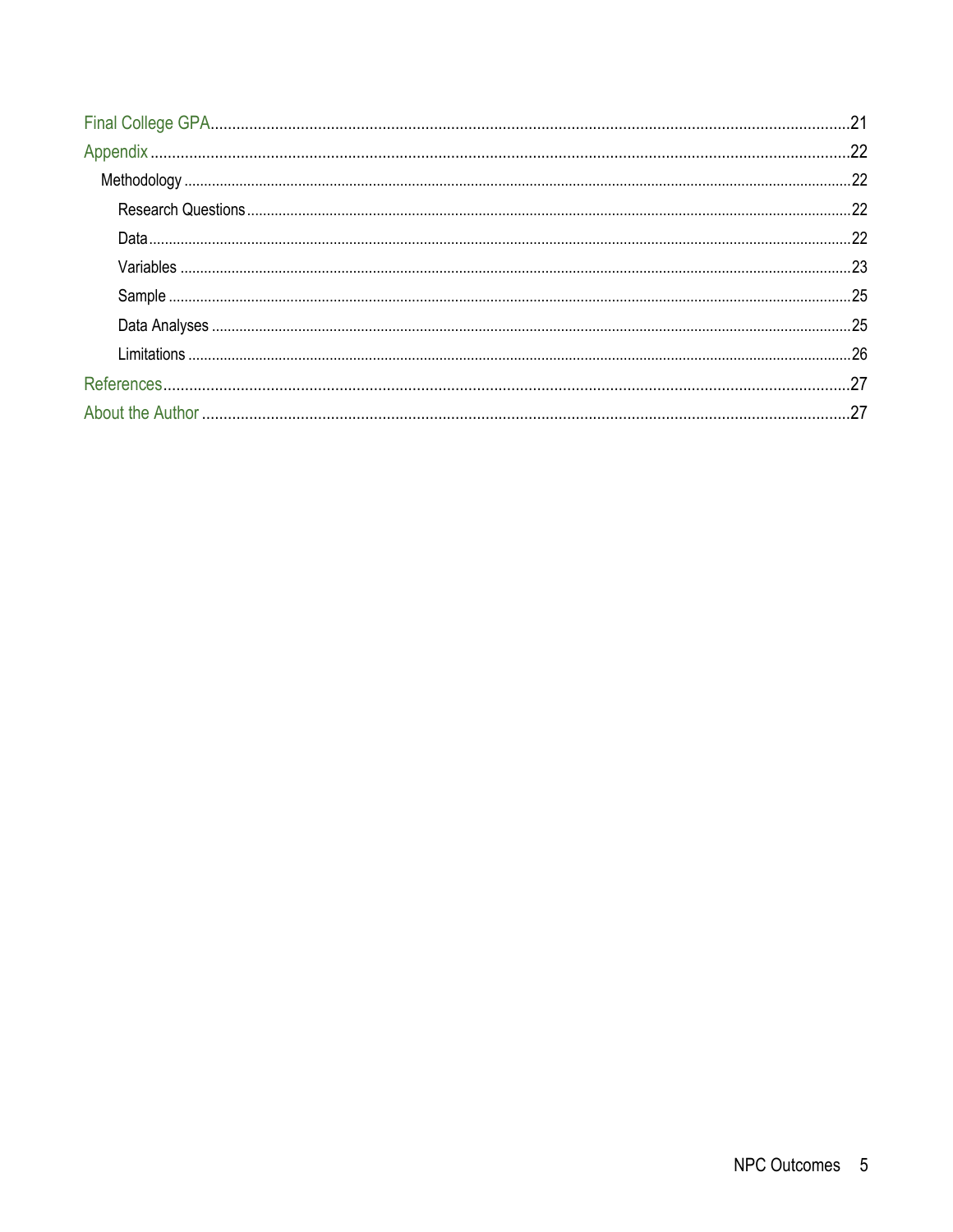# **List of Tables and Figures**

| Table 6. Federal Grants Received by Students in the Sample (in percent) Compared to the National Average  12 |  |
|--------------------------------------------------------------------------------------------------------------|--|
| Table 7. Federal Loans Received by Students in the Sample (in percent) Compared to the National Average  12  |  |
|                                                                                                              |  |
|                                                                                                              |  |
|                                                                                                              |  |
|                                                                                                              |  |
|                                                                                                              |  |
|                                                                                                              |  |
|                                                                                                              |  |
|                                                                                                              |  |
|                                                                                                              |  |
|                                                                                                              |  |
|                                                                                                              |  |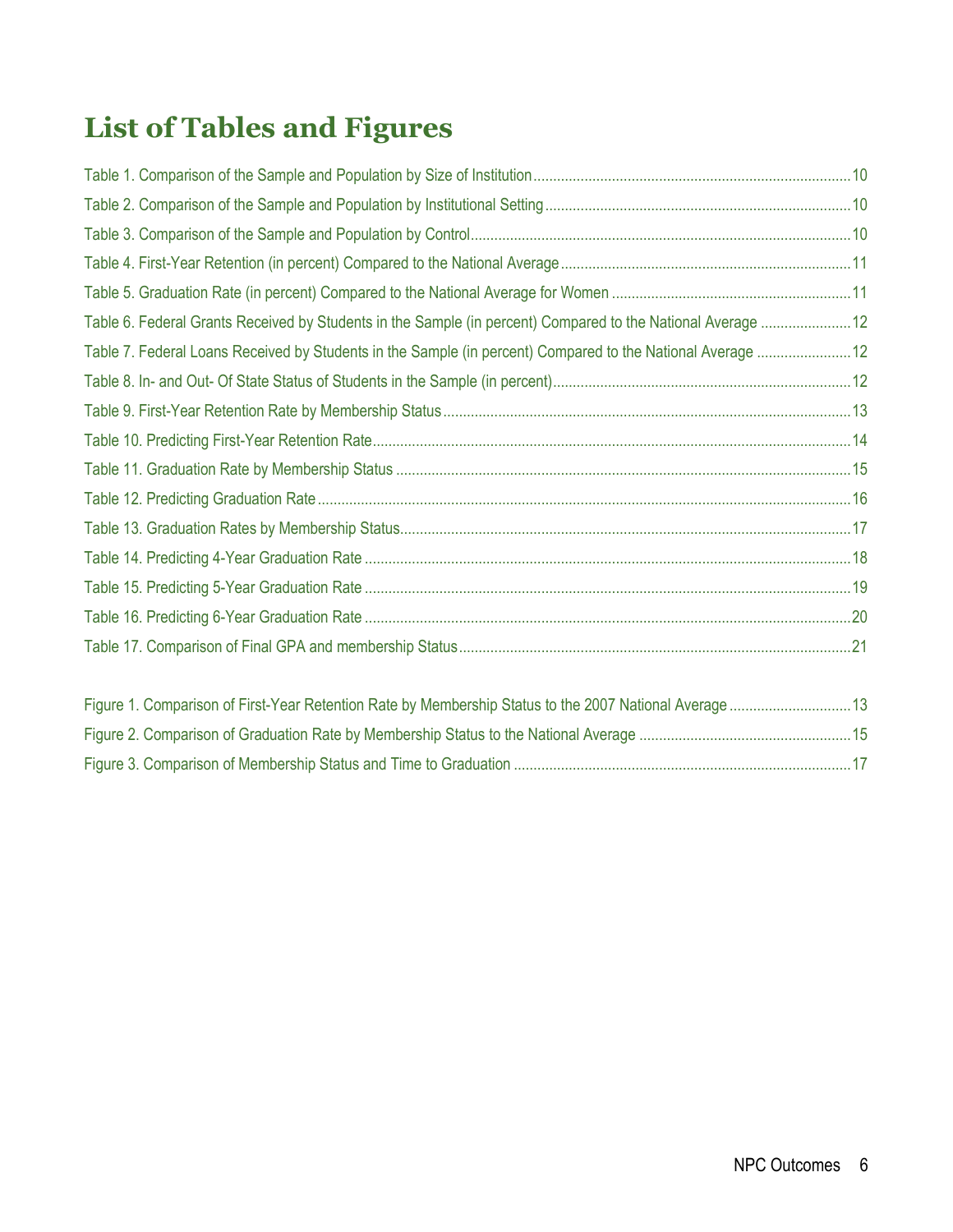## **Key Findings**

The sample approximated the population of NPC member campuses in terms of institutional size, percentage of students living on campus, and whether the institution was public or private.

## **Educational Outcomes**

#### **Retention Rate**

**Sorority members (93%) were retained from freshman to sophomore year at a higher rate** than nonmembers (82%).

After accounting for pre-college characteristics, such as high school GPA and ACT score, as well as institutional differences, **the likelihood of retaining was 3 times higherfor sorority members**.

### **Graduation Rate**

**Sorority members (84%) graduated within six years at a higher rate** than nonmembers (71%).

After accounting for pre-college characteristics, such as high school GPA and ACT score, as well as institutional differences, **the likelihood of graduating within six years was nearly 2.5 times higherfor sorority members**.

### **"On Time" Graduation**

**Sorority members (58%) graduated "on time" in four years at a higher rate** than nonmembers (46%).

After accounting for pre-college characteristics, such as high school GPA and ACT score, as well as institutional differences, **the likelihood of graduating "on time" in four years was nearly 2 times higherfor sorority members**.

## **Final College GPA** Sorority membership **did not affect** final college GPA.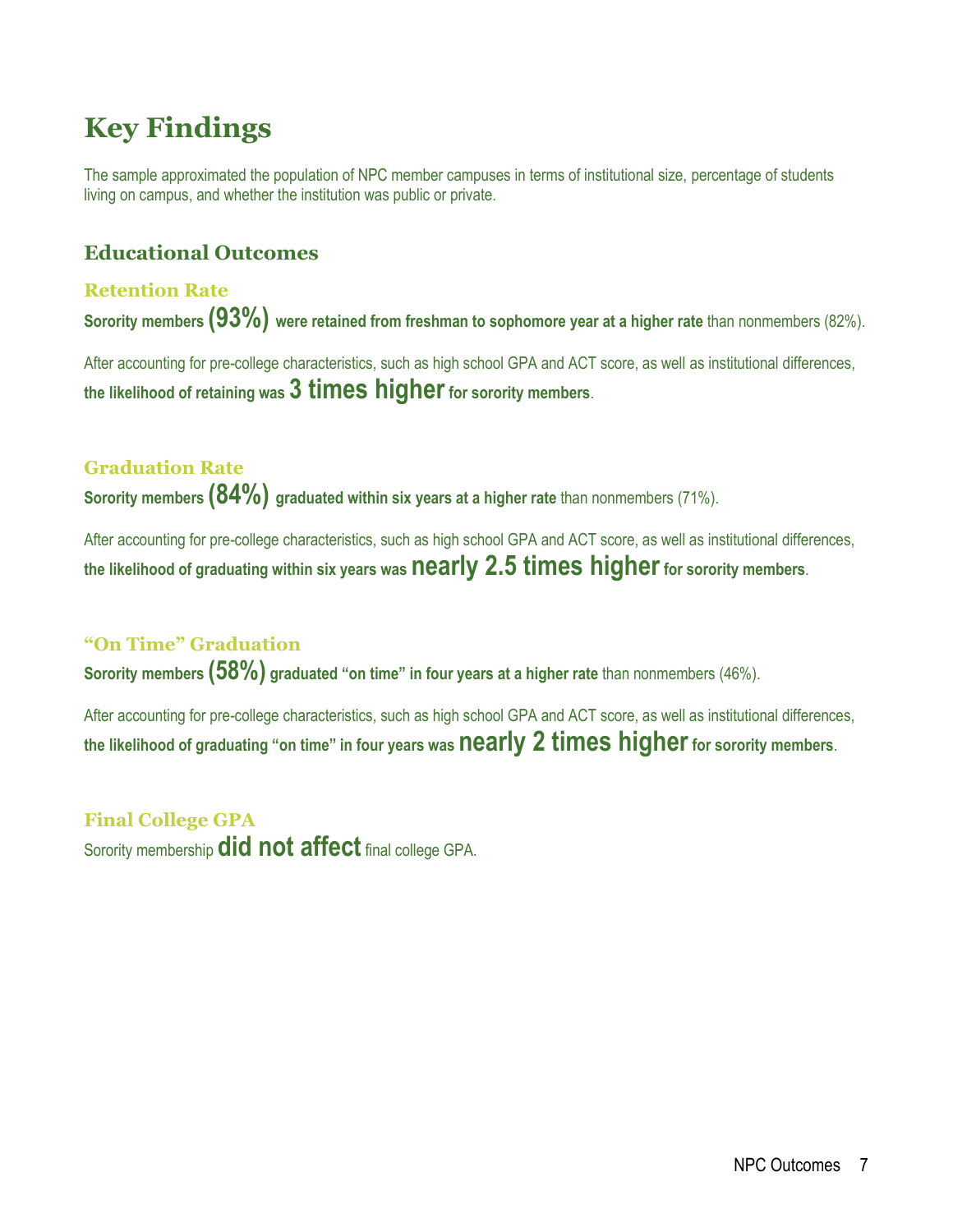## **Introduction**

Research findings supporting the positive impact of involvement in a sorority on college retention and persistence have remained consistent for over two decades (Astin, 1993; DeBard & Sacks, 2011; Nelson et al., 2006; Severtis & Christie-Mizell, 2007). For example, researchers exploring the educational impact of sorority affiliation have found no significant differences between members and non-members on GPA (Grubb, 2006; Pritchard & Wilson, 2003), critical thinking, (Martin, et al., 2011), or academic engagement (Asel et al., 2009; Pike, 2000). Aside from these examples, the majority of researchers examining associations between sorority involvement and postsecondary outcomes have seldom differentiated sorority or fraternity membership, even minimally by gender (Biddix, Matney, Norman, & Martin, 2014). Fewer still have considered differences by organizing council or other characteristics. Further, with the exception of Pascarella et al. (1996), Pascarella, et al. (2001), Martin et al. (2011), Pike (2003), and DeBard and Sacks (2011), most researchers exploring the educational effects of membership did so in single-institution contexts using a cross-sectional approach.

Overall, this suggested the need for further, more precise and broader research about the effects of sorority membership on educational outcomes. A major recommendation Biddix et al. (2014) offered was the need for additional studies using large, but focused, samples generated though sound selection strategies. Large scale, multi-institutional and longitudinal postsecondary surveys such as the CIRP Freshmen Survey paired with the College Senior Survey, the National Survey of Student Engagement and the Wabash National Study of Liberal Arts Education offer a sorority/fraternity membership variable that might be used to evaluate outcomes. However, at present, neither these nor other large national datasets allow researchers to disaggregate members by organizational council (e.g., NPC, NPHC, NALFO, NIC), limiting our ability to grasp the nuanced effects of sorority membership on educational outcomes. The present study was designed specifically to address these recommendations and to account for some of the previous limitations.

## **Significance of the Study**

National aggregates from 2000-2012 show approximately 12% of entering first-time, full-time women join a sorority (HERI, 2013). In 2011, NPC (2012) listed 26 member organizations with approximately 3,078 chapters located on 658 campuses with more than 300,000 members. Research has linked sorority membership with multiple educational and psychosocial outcomes as well as benefits to institutions such as increased retention and alumni giving rates. Current research has not accounted for specific membership in an NPC sorority or the potential impact of recruitment timing. Results from this empirical study can be used to inform policy and practice recommendations for working with and supporting undergraduate members, member organizations, regional and chapter advisory councils, partner institutions and campus professionals.

## **Research Questions**

- 1. How is joining an NPC sorority associated with retention rate, as compared to nonmembers?
- 2. How is NPC sorority membership associated with six-year graduation rate, as compared to nonmembers?
- 3. How is NPC sorority membership associated with time to degree, as compared to nonmembers?
- 4. How is NPC sorority membership associated with a final college GPA, as compared to nonmembers?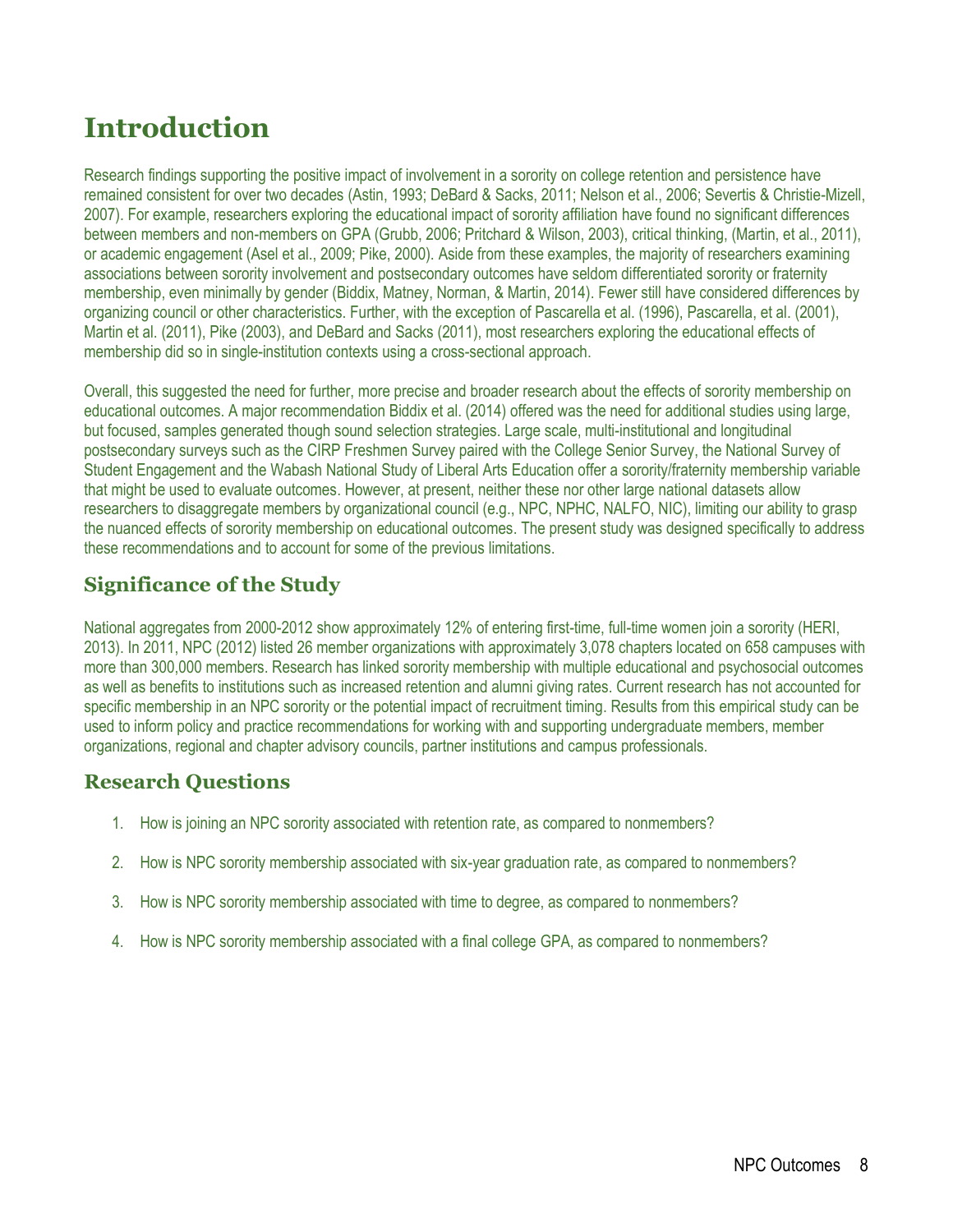## **Theoretical Framework**

Astin's (1973) Input-Environment-Output (IEO) model was used as a theoretical framework. The model is particularly appropriate and widely used when examining environment and involvement effects. "Input" refers to the experiences and characteristics students have prior to attending college. "Environment" refers to the interaction of the students with all of the component parts of the college experience, including co-curricular activities. "Output" refers to the end results, including whether a degree is attained and on what timeline. The IEO model, and resulting research, provides a foundation for understanding findings regarding sorority membership and its influences, as well as many of the confounding factors. Drawing on the model, this study accounted for pre-college differences (Input) and institutional characteristics (Environment 1), to evaluate the impact of joining a sorority (Environment 2), on educational outcomes (Output).

## **Organization of the Study**

The next section details the demographic characteristics of the sample. The five subsequent sections relate the results of the study, organized by research questions. Comparisons to national trends are presented, when available. The appendix contains a detailed methodology inclusive of sampling procedures, analyses, and limitations of the study.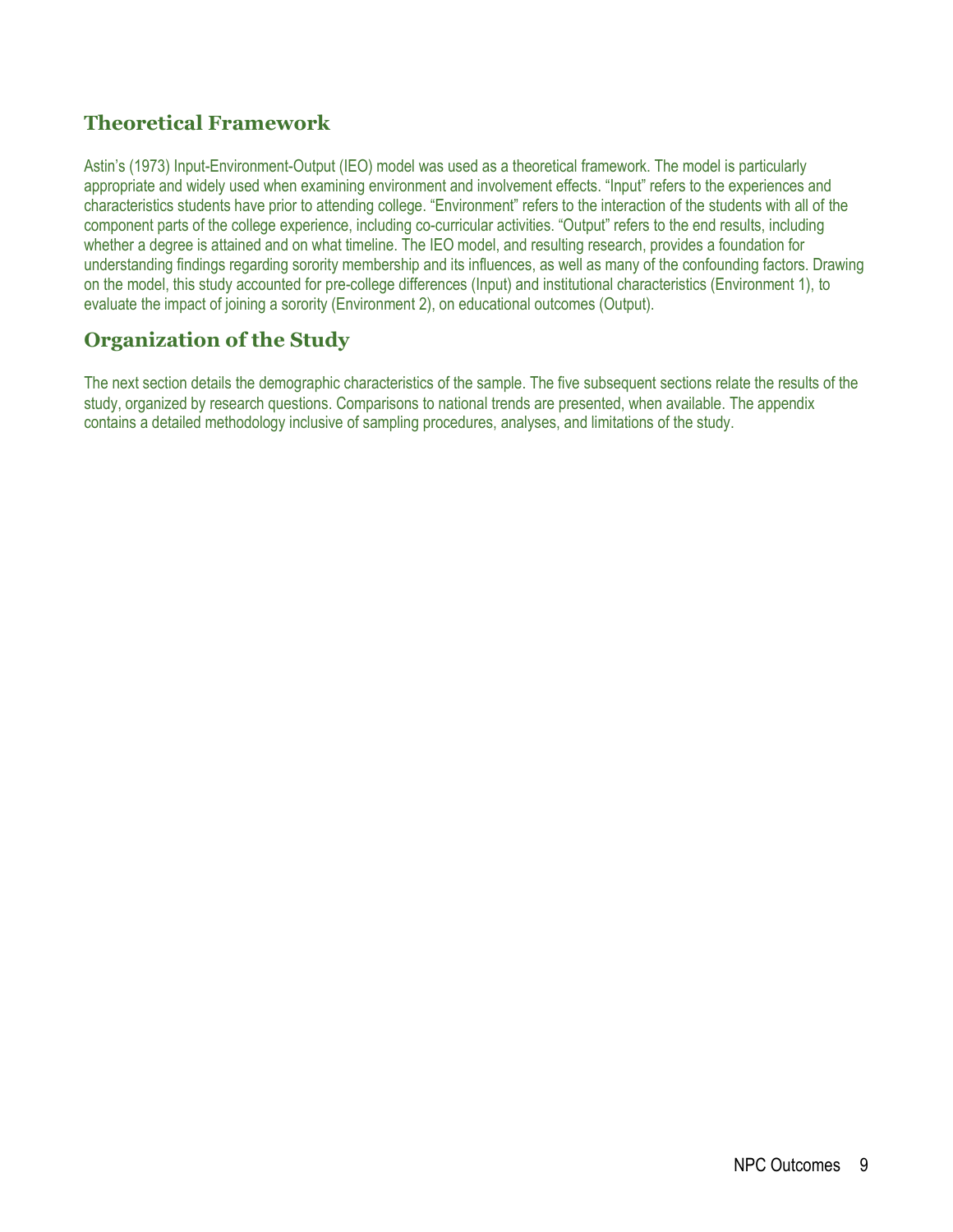## **About the Sample**

The sample informing this study was designed to approximate the population of NPC partner institutions. The first set of tables shows comparisons based on institutional size, setting, and control. The second set of tables shows comparisons to national averages based on two educational outcomes, freshman to sophomore retention and graduation rate. National averages for 4 year and 5-year graduation rates and final college GPA were not available. The third set of tables shows comparisons of student characteristics to national averages for federal grants and loans received as well as residency status.

## **Sample and NPC Population**

The following tables show comparisons between the sample and the population by Carnegie Classifications for institutional size, setting, and control. Size categories are based on total number of students at an institution. Setting categories are based on the percentage of undergraduates who live on campus. Control refers to whether the institution is public or private. Percentages for all three categories were comparable between the sample and actual percentages in the population.

#### **TABLE 1. COMPARISON OF THE SAMPLE AND POPULATION BY SIZE OF INSTITUTION**

|                      | PERCENT OF INSTITUTIONS (TOTAL # OF INSTITUTIONS) |                     |
|----------------------|---------------------------------------------------|---------------------|
| <b>SIZE CATEGORY</b> | This Study (18)                                   | <b>Actual (658)</b> |
| Large 4-year         | 38.9                                              | 33.3                |
| <b>Medium 4-year</b> | 33.3                                              | 36.8                |
| <b>Small 4-year</b>  | 16.7                                              | 21.3                |
| Very Small 4-year    | 11.1                                              | 2.7                 |
| Other*               |                                                   | 5.9                 |

\*total of 39 other, mostly Canada and Specialized Schools, Not Classified

#### **TABLE 2. COMPARISON OF THE SAMPLE AND POPULATION BY INSTITUTIONAL SETTING**

|                                  | % OF INSTITUTIONS (TOTAL # OF INSTITUTIONS) |                     |
|----------------------------------|---------------------------------------------|---------------------|
| <b>SETTING CATEGORY</b>          | This Study (18)                             | <b>Actual (658)</b> |
| <b>Primarily Residential</b>     | 33.3                                        | 27.1                |
| <b>Highly Residential</b>        | 50.0                                        | 42.1                |
| <b>Primarily Non-residential</b> | 16.7                                        | 24.9                |
| Other*                           |                                             | 5.9                 |

\*total of 39 other, mostly Canada and Specialized Schools, Not Classified

#### **TABLE 3. COMPARISON OF THE SAMPLE AND POPULATION BY CONTROL**

|                | % OF INSTITUTIONS (TOTAL # OF INSTITUTIONS) |                     |
|----------------|---------------------------------------------|---------------------|
|                | This Study (18)                             | <b>Actual (658)</b> |
| <b>Public</b>  | 61.1                                        | 53.0                |
| <b>Private</b> | 38.9                                        | 41.1                |
| Other*         |                                             | 5.9                 |

\*total of 39 other, mostly Canada and Specialized Schools, Not Classified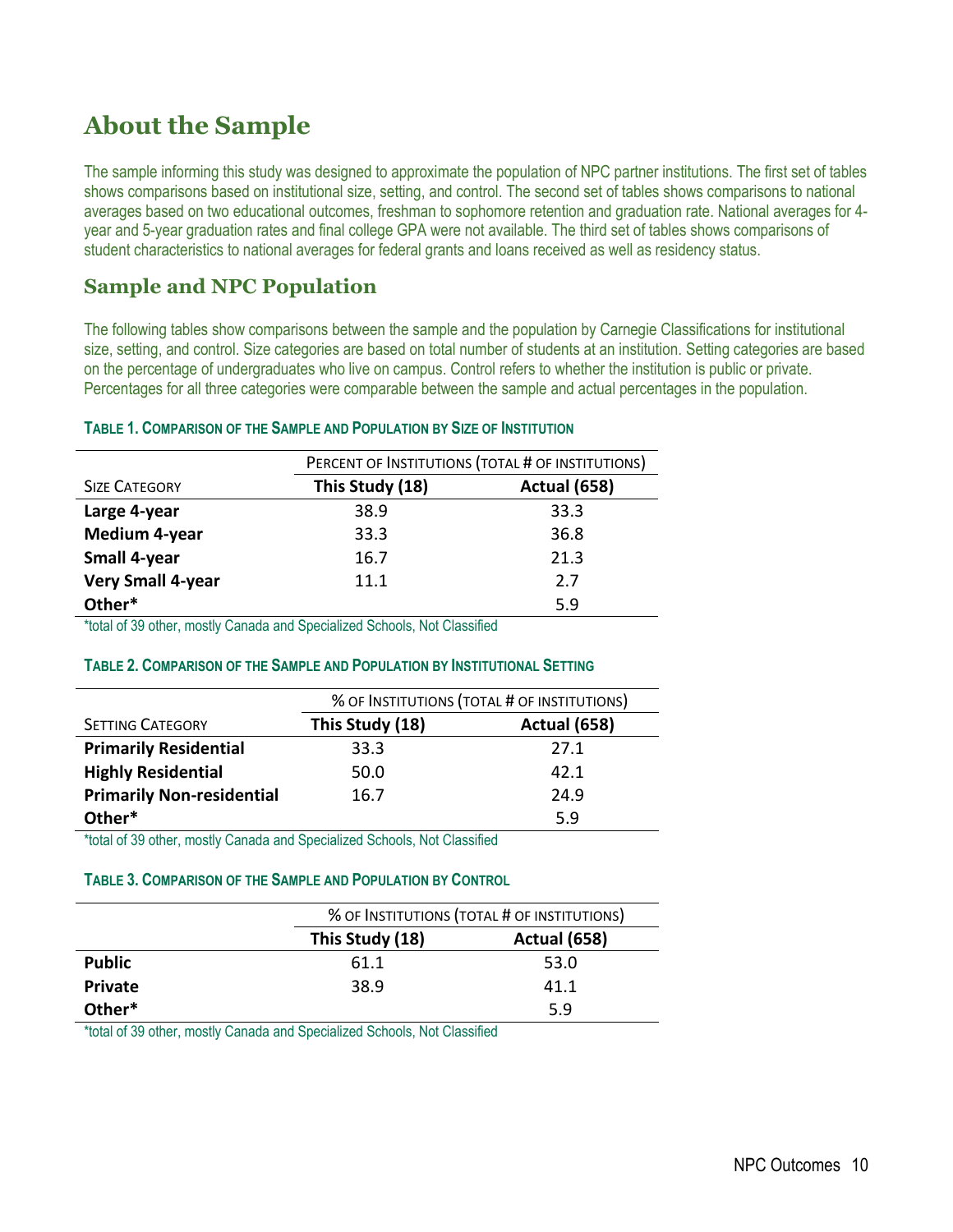## **Sample Educational Outcomes and National Averages**

The following tables show comparisons of educational outcomes in the sample to national averages for four-year institutions. To account for higher retention and graduation rates by control, public and private institutions are differentiated. Percentages for both outcomes were higher in the sample than national averages. This was expected since half the sample was comprised of sorority members, who tend to exhibit higher educational outcomes when compared to all students. National averages for retention rate are inclusive of all students while graduation rates are for women only. National averages for 2007 were not available for graduation rate at the time of study; however, previous year rates are comparable.

|                     | This Study (17*) | 2007 National Average** |
|---------------------|------------------|-------------------------|
| 4-year Institutions | 87.5             | 76.5                    |
| <b>Public</b>       | 87.9             | 78.0                    |
| <b>Private</b>      | 86.3             | 79.5                    |
| $\sim$              | $\cdots$         | .                       |

#### **TABLE 4. FIRST-YEAR RETENTION (IN PERCENT) COMPARED TO THE NATIONAL AVERAGE**

\*Does not include one institution because recruitment occurs during the sophomore year \*\*Source: U.S. Department of Education, National Center for Education Statistics, Digest of Education Statistics Table 326.20 (2013);

[http://nces.ed.gov/programs/digest/d13/tables/dt13\\_326.30.asp](http://nces.ed.gov/programs/digest/d13/tables/dt13_326.30.asp)

#### **TABLE 5. GRADUATION RATE (IN PERCENT) COMPARED TO THE NATIONAL AVERAGE FOR WOMEN**

|                     | This Study (18) | National 2006 Cohort* |
|---------------------|-----------------|-----------------------|
| 4-year Institutions | 77.7            | 61.4                  |
| <b>Public</b>       | 76.9            | 59.6                  |
| <b>Private</b>      | 78.3            | 67.6                  |

\*\*Source: U.S. Department of Education, National Center for Education Statistics, Digest of Education Statistics Table 326.10 (2013); [http://nces.ed.gov/programs/digest/d13/tables/dt13\\_326.10.asp](http://nces.ed.gov/programs/digest/d13/tables/dt13_326.10.asp)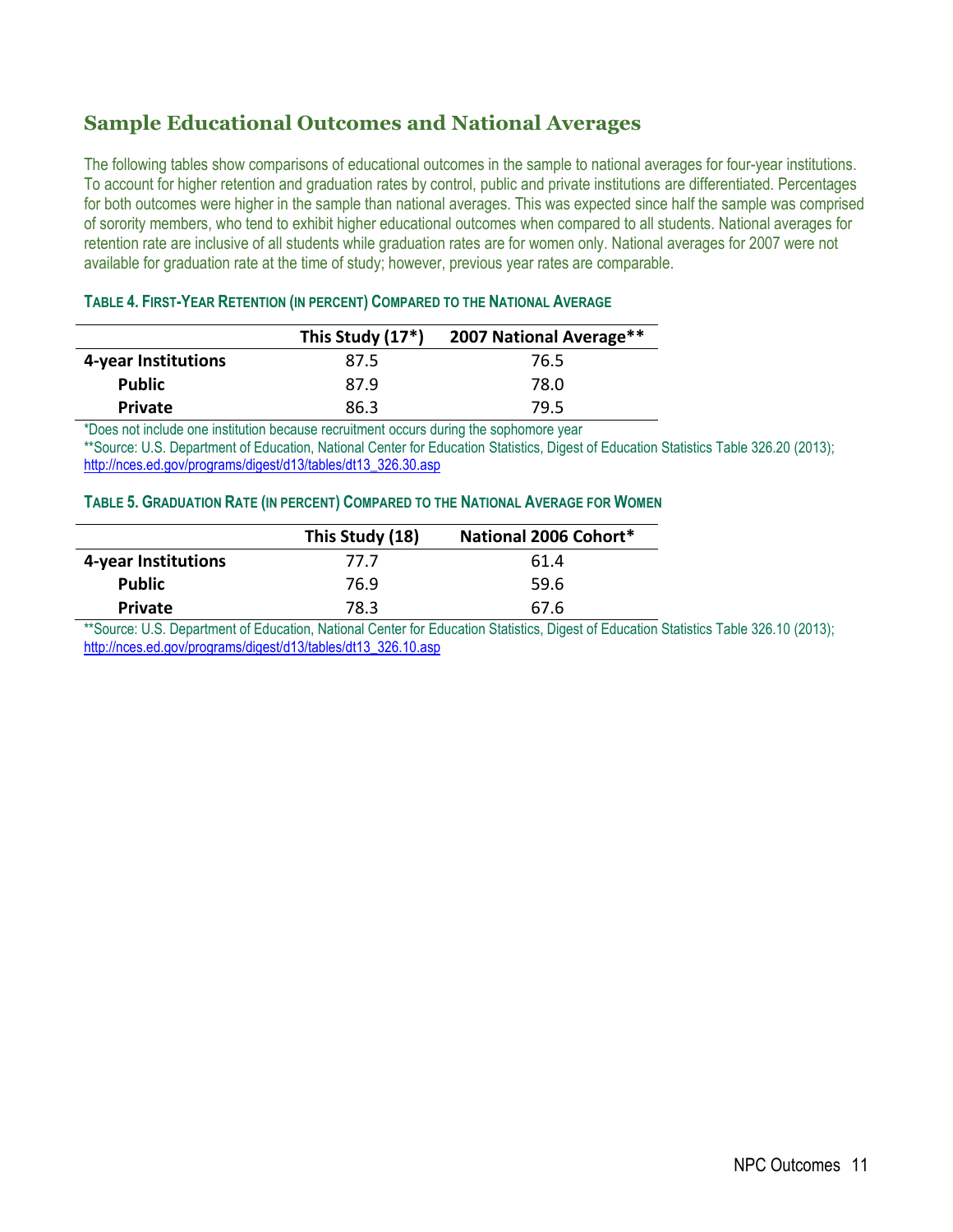## **Sample Student Characteristics and National Averages**

The following tables show the comparisons of student characteristics in the sample to national averages for four-year institutions. Federal grants and loans received were used as a proxy for expected family contribution in the study to account for hypothesized lower federal aid and loans received among sorority members. As expected, sample rates were lower than national averages on both measures. The sample also included slightly more in- and fewer out-of-state students. National averages for 2007 were not available for residency at the time of study; however, previous year rates are comparable.

#### TABLE 6. FEDERAL GRANTS RECEIVED BY STUDENTS IN THE SAMPLE (IN PERCENT) COMPARED TO THE NATIONAL AVERAGE

| <b>FEDERAL GRANTS RECEIVED*</b> | <b>This Study</b> | 2007-2008 National Average** |
|---------------------------------|-------------------|------------------------------|
| No                              | 81.4              | 65.5                         |
| Yes                             | 15.7              | 34.5                         |
| N (# of students)               | 4121              | -                            |

\*During the first year enrolled

\*\*Source: 4-year Public and Private Title IV institutions, Integrated Postsecondary Education Database, 2008

#### TABLE 7. FEDERAL LOANS RECEIVED BY STUDENTS IN THE SAMPLE (IN PERCENT) COMPARED TO THE NATIONAL AVERAGE

| FEDERAL AID RECEIVED** | <b>Federal Loans</b> | 2007-2008 National Average** |
|------------------------|----------------------|------------------------------|
| No                     | 64.9                 | 44.2                         |
| <b>Yes</b>             | 32.2                 | 55.8                         |
| N (# of students)      | 4121                 | $\qquad \qquad \blacksquare$ |

\*During the first year enrolled

\*\*Source: 4-year Public and Private Title IV institutions, Integrated Postsecondary Education Database, 2008

#### TABLE 8. IN-AND OUT- OF STATE STATUS OF STUDENTS IN THE SAMPLE (IN PERCENT)

|                                         | <b>This Study</b> | 2006 National Average* |
|-----------------------------------------|-------------------|------------------------|
| In-State                                | 62.8              | 52.7                   |
| <b>Out-of-State (and International)</b> | 37.0              | 47.3                   |
| N (# of students)                       | 4233              | 1,002,582              |

\*Source: U.S. Department of Education, National Center for Education Statistics, Digest of Education Statistics Table 223 (2008); [http://nces.ed.gov/programs/digest/d08/tables/dt08\\_223.asp](http://nces.ed.gov/programs/digest/d08/tables/dt08_223.asp)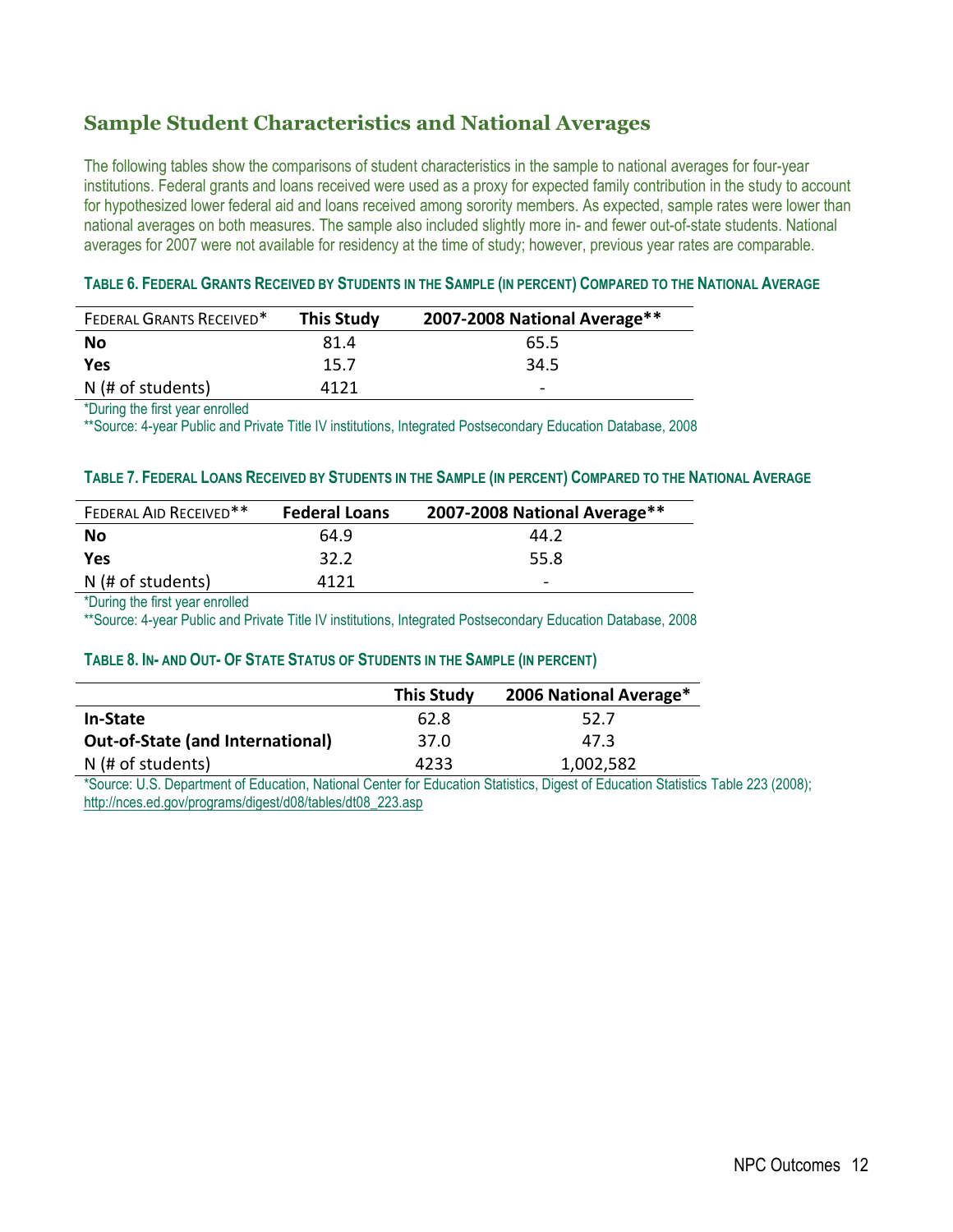## **Retention Rate**

**TABLE 9. FIRST-YEAR RETENTION RATE BY MEMBERSHIP STATUS**

Freshman to sophomore retention rate was examined using two separate statistical analyses, based on different goals for the outcomes. Chi square analysis was used to examine differences in overall percentages. Logistic regression was used to investigate predictive effects.

## **Overall**

Comparison between NPC members and nonmembers revealed a higher (+10.7%) freshman to sophomore retention rate for members. The result was statistically significant  $\chi^2(1, N = 4243) = 109.58$ , *p* < .001, φ=.161, suggesting further sampling within this population would yield a similar difference.

|                            |                        | PERCENT OF STUDENTS (# OF STUDENTS) |                   |  |
|----------------------------|------------------------|-------------------------------------|-------------------|--|
| <b>1ST YEAR RETENTION</b>  | 2007 National Average* | <b>Sorority Member</b>              | <b>Non-Member</b> |  |
| <b>Retained</b>            | 78.5                   | 92.5 (1947)                         | 81.8 (1749)       |  |
| <b>Not retained</b>        | 21.5                   | 7.5(157)                            | 18.2 (390)        |  |
| <b>Total # of Students</b> | $\sim$                 | 2104                                | 2139              |  |



FIGURE 1. COMPARISON OF FIRST-YEAR RETENTION RATE BY MEMBERSHIP STATUS TO THE 2007 NATIONAL AVERAGE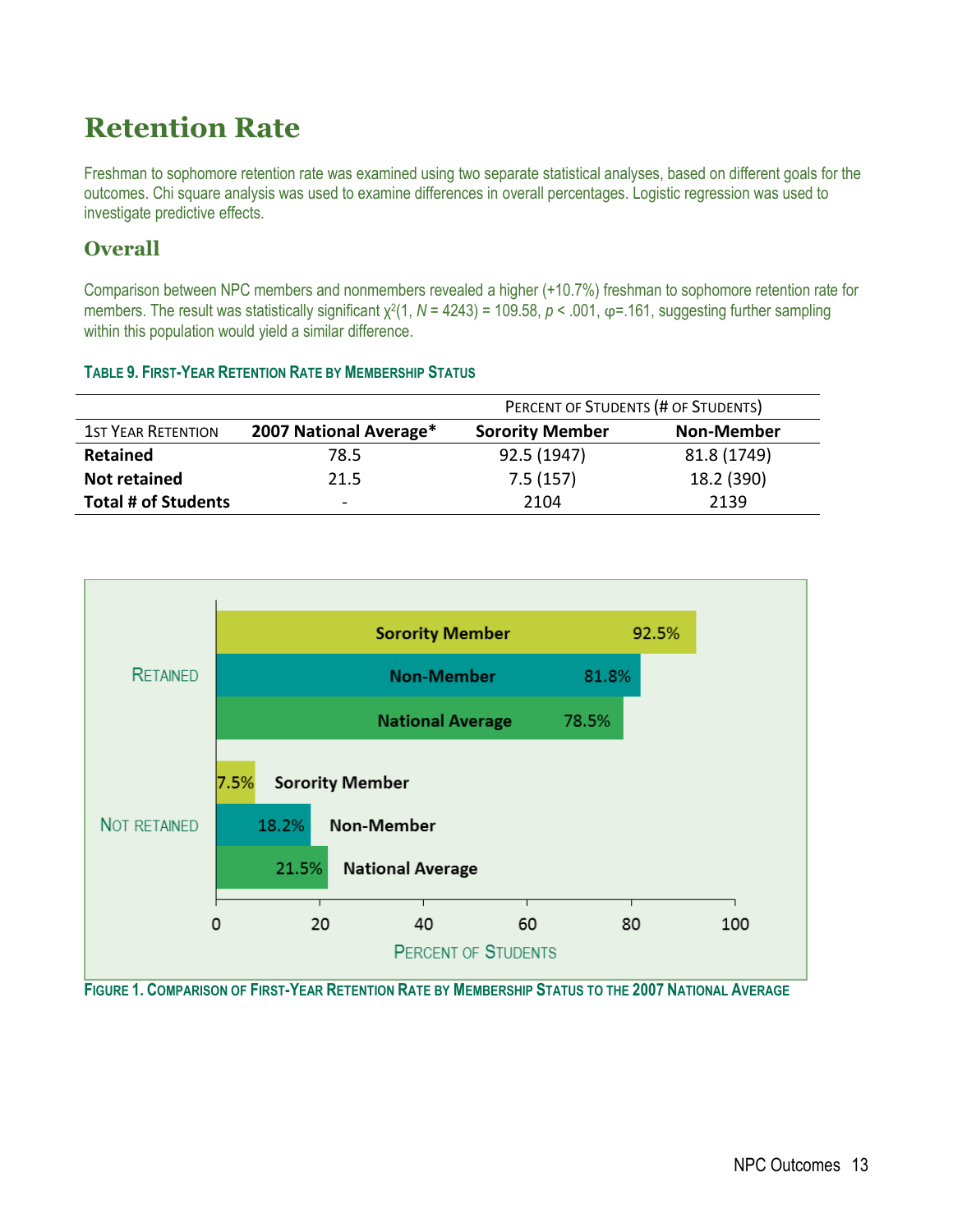## **Retention Rate**

## **Predictive Analysis**

The five background (Inputs) and three institutional characteristics (Environment 1) were modeled with membership status (Environment 2) to predict retention. The eight additional characteristics were entered prior to membership to control for the influence of those variables. In other words, since women who join sororities tend to have higher high school GPAs and ACT equivalent scores, and rely less on federal grants and loans, entering those variables prior to membership statistically removes their effect on the outcome. Institutional effects were added separately to control for the influence of institution type.

When membership entered at the final step, high school GPA, ACT equivalent, large and medium institution size (versus small and very small), and sorority membership significantly and positively predicted retention, χ2 = 2,518.696. *df* =11, *N* = 3685, *p* < .001. Odds Ratios for each variable show the increase each contributes to the probability of retaining. According to this analysis, the likelihood of retaining from freshmen to sophomore year is 3.06 times higher for sorority members as compared to nonmembers.

| <b>INDEPENDENT VARIABLE</b>                  | B        | SE   | <b>Odds Ratio</b> | р       |
|----------------------------------------------|----------|------|-------------------|---------|
| <b>High School GPA</b>                       | .743     | .138 | 2.103             | < .001  |
| <b>ACT Equivalent</b>                        | .059     | .015 | 1.061             | < 0.001 |
| <b>Federal Grants (Received)</b>             | $-.212$  | .136 | .809              | .120    |
| <b>Federal Loans (Received)</b>              | $-.065$  | .115 | .937              | .574    |
| <b>Out-of-State Status (versus In-State)</b> | $-168$   | .131 | .846              | .201    |
| <b>Setting</b>                               |          |      |                   |         |
| <b>Primarily Residential (versus Non)</b>    | $-182$   | .193 | .834              | .346    |
| <b>Highly Residential (versus Non)</b>       | .426     | .233 | 1.530             | .068    |
| <b>Size</b>                                  |          |      |                   |         |
| Large (versus Small + Very Small)            | 1.960    | .343 | 7.098             | < 0.001 |
| <b>Medium (versus Small + Very Small)</b>    | 1.757    | .286 | 5.793             | < 0.001 |
| <b>Control (Private)</b>                     | $-315$   | .262 | .730              | .230    |
| <b>Membership Status (Sorority)</b>          | 1.119    | .114 | 3.062             | < 0.001 |
| Constant                                     | $-2.477$ | .476 |                   | < 0.001 |

#### **TABLE 10. PREDICTING FIRST-YEAR RETENTION RATE**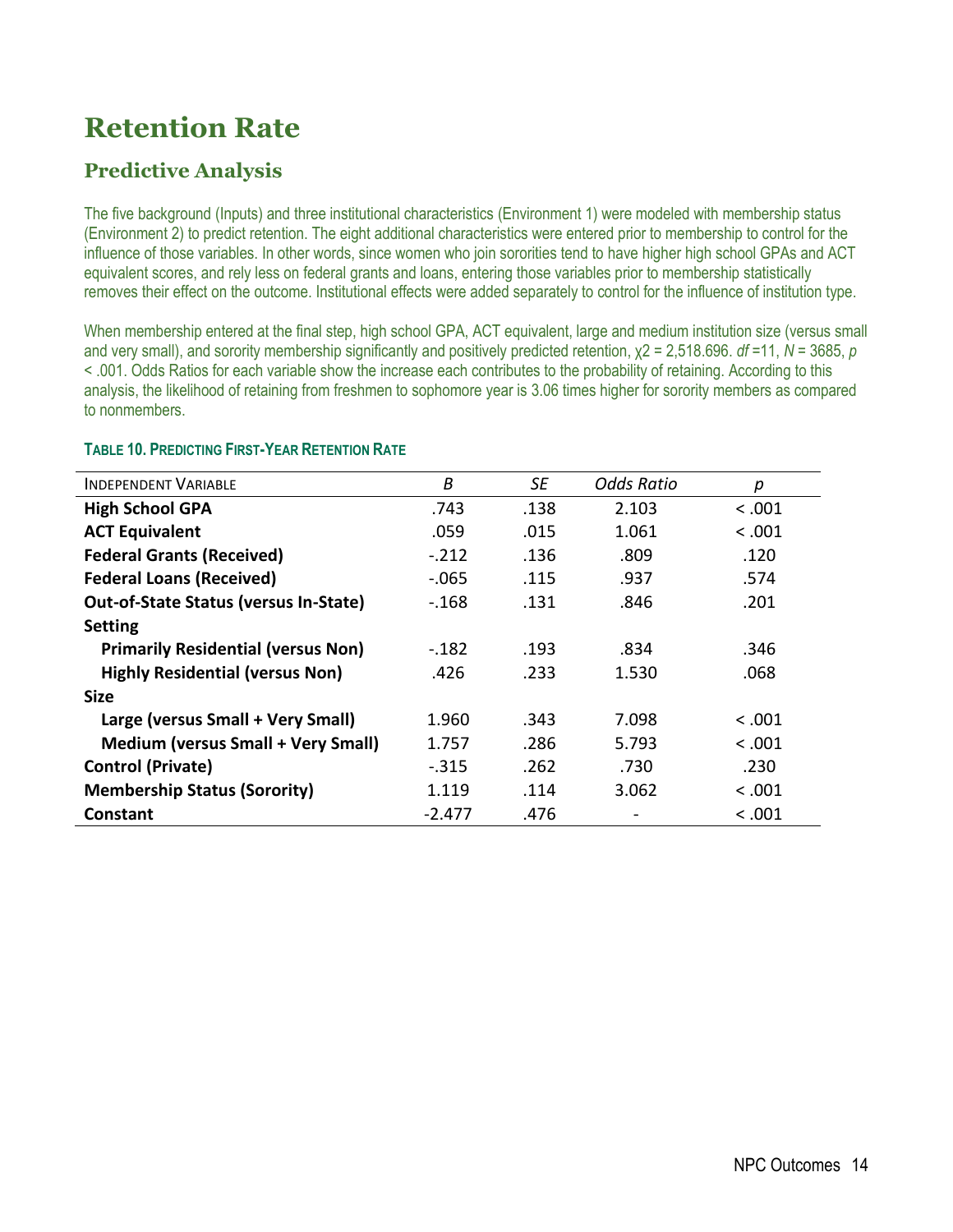## **Graduation Rate**

Graduation rate was examined using two separate statistical analyses, based on different goals for the outcomes. Chi square analysis was used to examine differences in overall percentages. Logistic regression was used to investigate predictive effects.

## **Overall**

Comparison between NPC members and nonmembers revealed a higher (+13.4%) graduation rate among members. The result was statistically significant χ<sup>2</sup>(1, N = 4243) = 108.65, p < .001, φ=.160, suggesting further sampling within this population would yield a similar difference.

#### **TABLE 11. GRADUATION RATE BY MEMBERSHIP STATUS**

|                            |                          | PERCENT OF STUDENTS (# OF STUDENTS) |                   |  |
|----------------------------|--------------------------|-------------------------------------|-------------------|--|
| <b>WITHIN 6 YEARS</b>      | <b>National Average*</b> | <b>Sorority Member</b>              | <b>Non-Member</b> |  |
| Graduated                  | 59.0                     | 83.9 (1766)                         | 70.5 (1508)       |  |
| Did not graduate           | 41.0                     | 16.1 (338)                          | 29.5 (631)        |  |
| <b>Total # of Students</b> | $\overline{\phantom{a}}$ | 2104                                | 2139              |  |



**FIGURE 2. COMPARISON OF GRADUATION RATE BY MEMBERSHIP STATUS TO THE NATIONAL AVERAGE**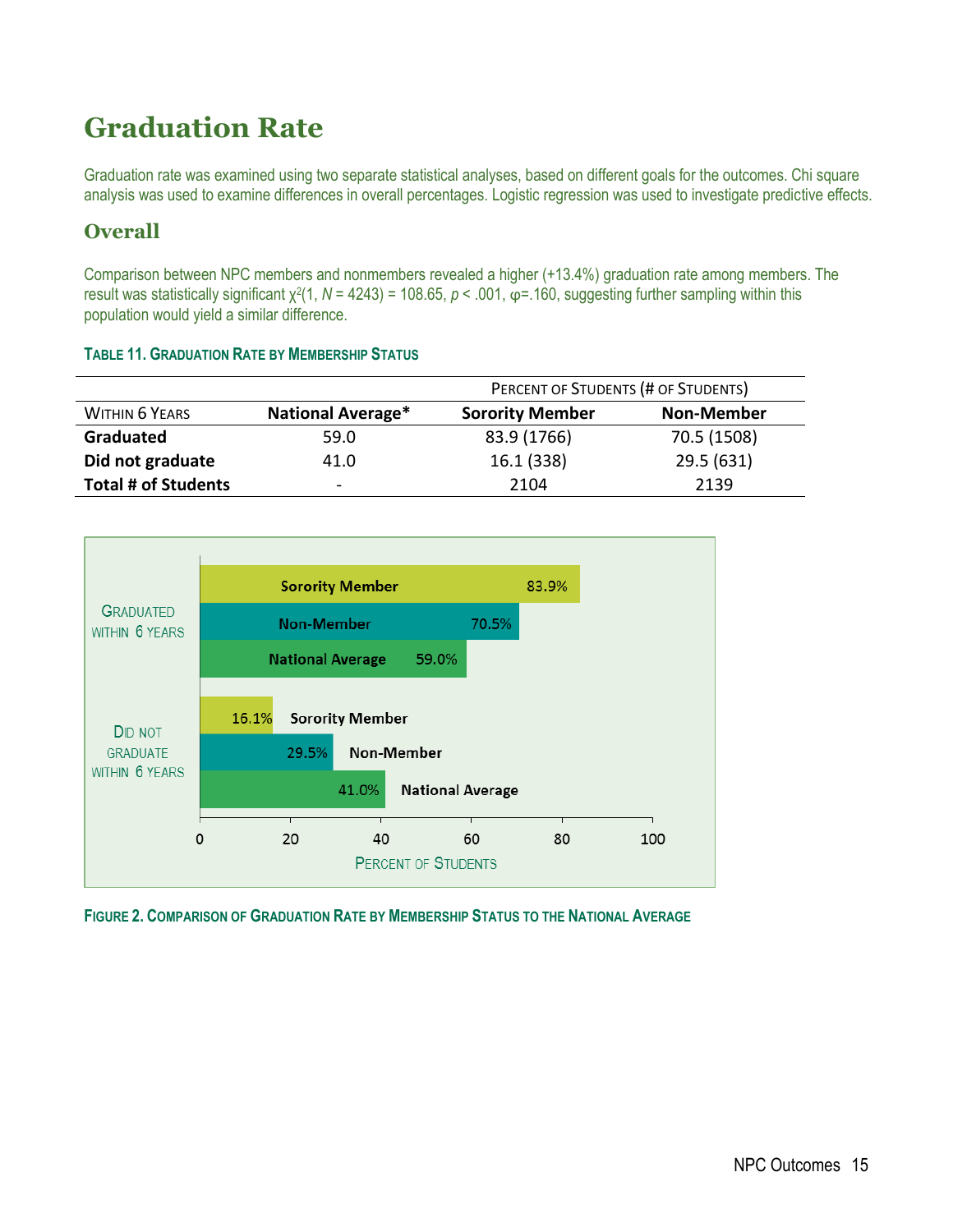## **Graduation Rate**

## **Predictive Analysis**

The five background (Inputs) and three institutional characteristics (Environment 1) were modeled with membership status (Environment 2) to predict graduation rate. The eight additional characteristics were entered prior to membership to control for the influence of those variables. In other words, since women who join sororities tend to have higher high school GPAs and ACT equivalent scores, and rely less on federal grants and loans, entering those variables prior to membership statistically removes their effect on the outcome. Institutional effects were added separately to control for the influence of institution type.

When membership entered at the final step, high school GPA, ACT equivalent, primarily and highly residential setting (versus nonresidential), large and medium institution size (versus small and very small), and sorority membership significantly and positively predicted graduation rate, χ2 = 3,545.280. *df* =11, *N* = 3685, *p* < .001. Odds Ratios for each variable show the increase each contributes to the probability of graduating. According to this analysis, the likelihood of graduating is 2.33 times higher for sorority members as compared to nonmembers.

| <b>INDEPENDENT VARIABLE</b>                  | Β        | SE   | <b>Odds Ratio</b> | р       |
|----------------------------------------------|----------|------|-------------------|---------|
| <b>High School GPA</b>                       | .982     | .116 | 2.669             | < 0.001 |
| <b>ACT Equivalent</b>                        | .065     | .013 | 1.067             | < 0.001 |
| <b>Federal Grants (Received)</b>             | $-.244$  | .114 | .873              | .032    |
| <b>Federal Loans (Received)</b>              | $-.252$  | .092 | .777              | .006    |
| <b>Out-of-State Status (versus In-State)</b> | $-175$   | .105 | .839              | .095    |
| <b>Setting</b>                               |          |      |                   |         |
| <b>Primarily Residential (versus Non)</b>    | .476     | .151 | 1.069             | .002    |
| <b>Highly Residential (versus Non)</b>       | 1.215    | .180 | 3.370             | < 0.001 |
| <b>Size</b>                                  |          |      |                   |         |
| Large (versus Small + Very Small)            | 1.141    | .314 | 3.131             | < .001  |
| <b>Medium (versus Small + Very Small)</b>    | 1.567    | .259 | 4.793             | < 0.001 |
| <b>Control (Private)</b>                     | $-1.217$ | .229 | .296              | < 0.001 |
| <b>Membership Status (Sorority)</b>          | .847     | .087 | 2.332             | < 0.001 |
| <b>Constant</b>                              | $-6.009$ | .528 |                   | < 0.001 |

#### **TABLE 12. PREDICTING GRADUATION RATE**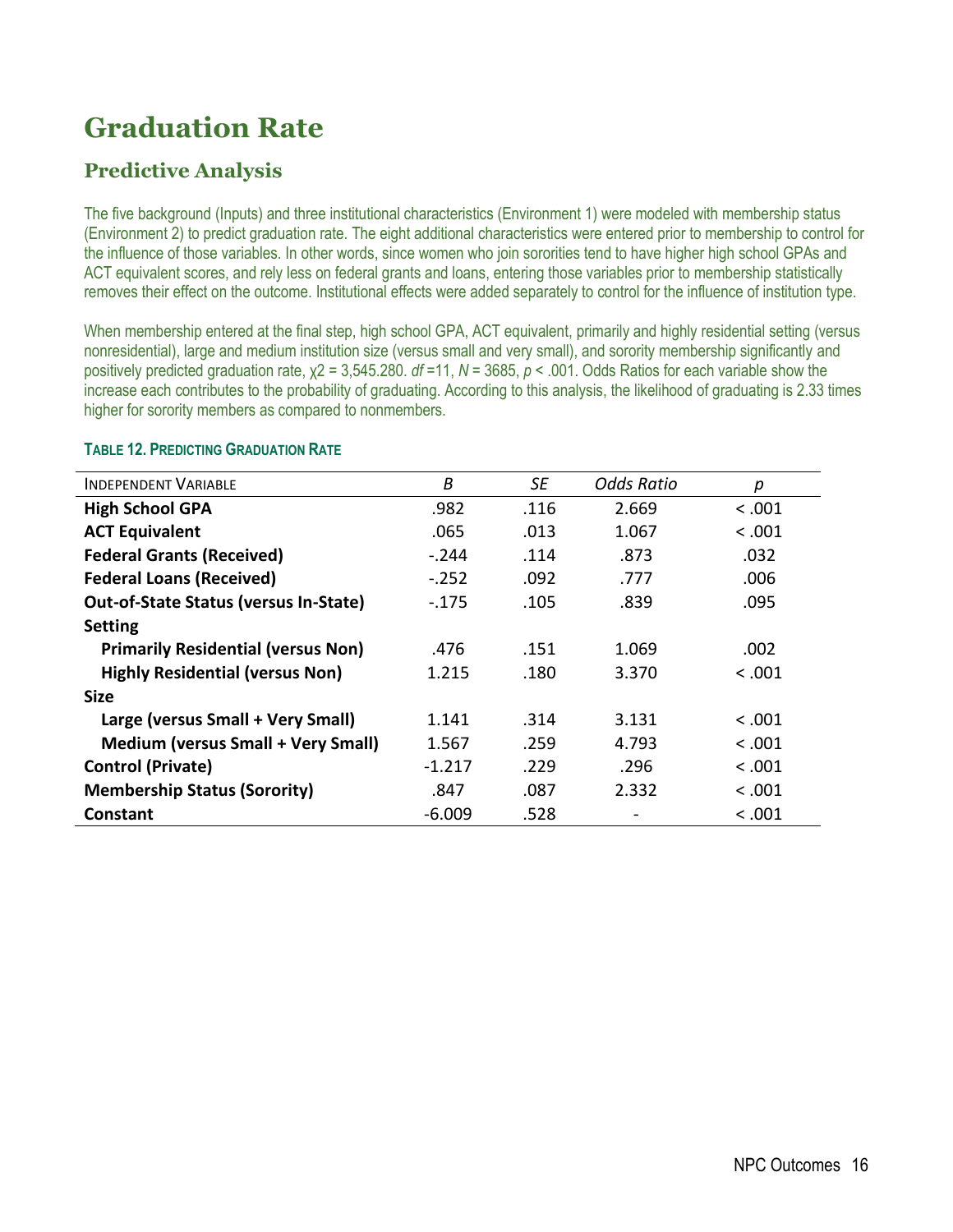Time to graduation was examined using two separate types of statistical analyses, based on different goals for the outcomes. Chi square analysis was used to examine differences in percentages. Logistic regression was used to test for predictive effects.

### **Overall**

Comparison between NPC members and nonmembers revealed differences in time to graduate among members. Members tended to graduate "on time" within 4 years at a higher (+12.5%) rate than non-members. Rates were comparable for 4-5 (+1.3% for members) and 6-year (+1.5% for nonmembers) graduation. The 6 or less category (+1.3% nonmembers) reflects rates for two institutions not included in the analysis of 4, 5, and 6 due to reporting differences at those institutions. The result was statistically significant χ<sup>2</sup>(4, N = 4243) = 126.35, p < .001, φ=.173., suggesting further sampling within this population would yield a similar difference.

#### **TABLE 13. GRADUATION RATES BY MEMBERSHIP STATUS**

|                             | PERCENT OF STUDENTS (# OF STUDENTS) |                   |  |
|-----------------------------|-------------------------------------|-------------------|--|
| YEARS TO GRADUATION         | <b>Sorority Member</b>              | <b>Non-Member</b> |  |
| 4                           | 58.4 (1228)                         | 45.9 (981)        |  |
| -5                          | 18.3 (384)                          | 17.0 (363)        |  |
| 6                           | 2.7(57)                             | 4.2(89)           |  |
| 6 or less*                  | 4.6(97)                             | 3.5(75)           |  |
| Did not graduate in 6 years | 16.1 (338)                          | 29.5 (631)        |  |
| <b>Total # of Students</b>  | 2104                                | 2139              |  |

\*Two institutions provided years to graduation differently



**FIGURE 3. COMPARISON OF MEMBERSHIP STATUS AND TIME TO GRADUATION**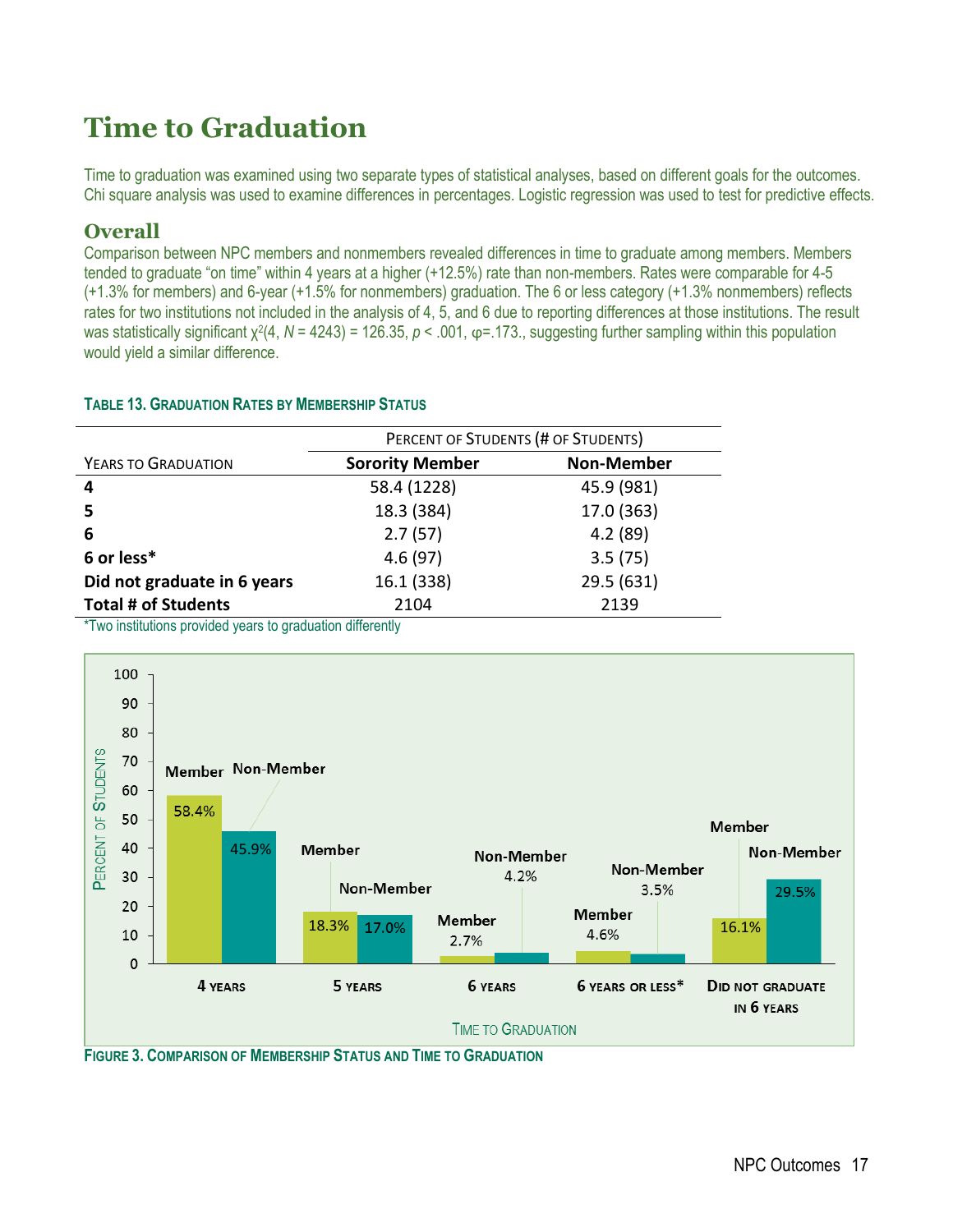## **Predictive Analysis**

### **4-year Graduation Rate**

The five background (Inputs) and three institutional characteristics (Environment 1) were modeled with membership status (Environment 2) to predict 4-year graduation rate. The eight additional characteristics were entered prior to membership to control for the influence of those variables. In other words, since women who join sororities tend to have higher high school GPAs and ACT equivalent scores, and rely less on federal grants and loans, entering those variables prior to membership statistically removes their effect on the outcome. Institutional effects were added separately to control for the influence of institution type.

When membership entered at the final step, high school GPA, primarily and highly residential setting (versus nonresidential), medium (versus small and very small) institution size, and sorority membership significantly and positively predicted 4-year graduation, χ2 = 4397.33, *df* =11, *N* = 3685, *p* < .001. Odds Ratios for each variable show the increase each contributes to the probability of graduating in 4 years. According to this analysis, the likelihood of graduating in 4 years is 1.787 times higher for sorority members as compared to nonmembers.

| <b>INDEPENDENT VARIABLE</b>                  | Β        | SE   | <b>Odds Ratio</b> | р       |
|----------------------------------------------|----------|------|-------------------|---------|
| <b>High School GPA</b>                       | 1.071    | .112 | 2.918             | < .001  |
| <b>ACT Equivalent</b>                        | .016     | .011 | 1.016             | .156    |
| <b>Federal Grants (Received)</b>             | $-.516$  | .109 | .597              | < 0.001 |
| <b>Federal Loans (Received)</b>              | $-.330$  | .083 | .719              | < 0.001 |
| <b>Out-of-State Status (versus In-State)</b> | $-1.92$  | .090 | .825              | .034    |
| <b>Setting</b>                               |          |      |                   |         |
| <b>Primarily Residential (versus Non)</b>    | 1.125    | .183 | 3.079             | < 0.001 |
| <b>Highly Residential (versus Non)</b>       | 2.100    | .197 | 8.168             | < 0.001 |
| <b>Size</b>                                  |          |      |                   |         |
| Large (versus Small + Very Small)            | $-.432$  | .297 | .649              | .146    |
| <b>Medium (versus Small + Very Small)</b>    | .604     | .249 | 1.829             | .015    |
| <b>Control (Private)</b>                     | $-1.606$ | .201 | .201              | < 0.001 |
| <b>Membership Status (Sorority)</b>          | .580     | .074 | 1.787             | < 0.001 |
| <b>Constant</b>                              | $-5.304$ | .508 |                   | < 0.001 |

#### **TABLE 14. PREDICTING 4-YEAR GRADUATION RATE**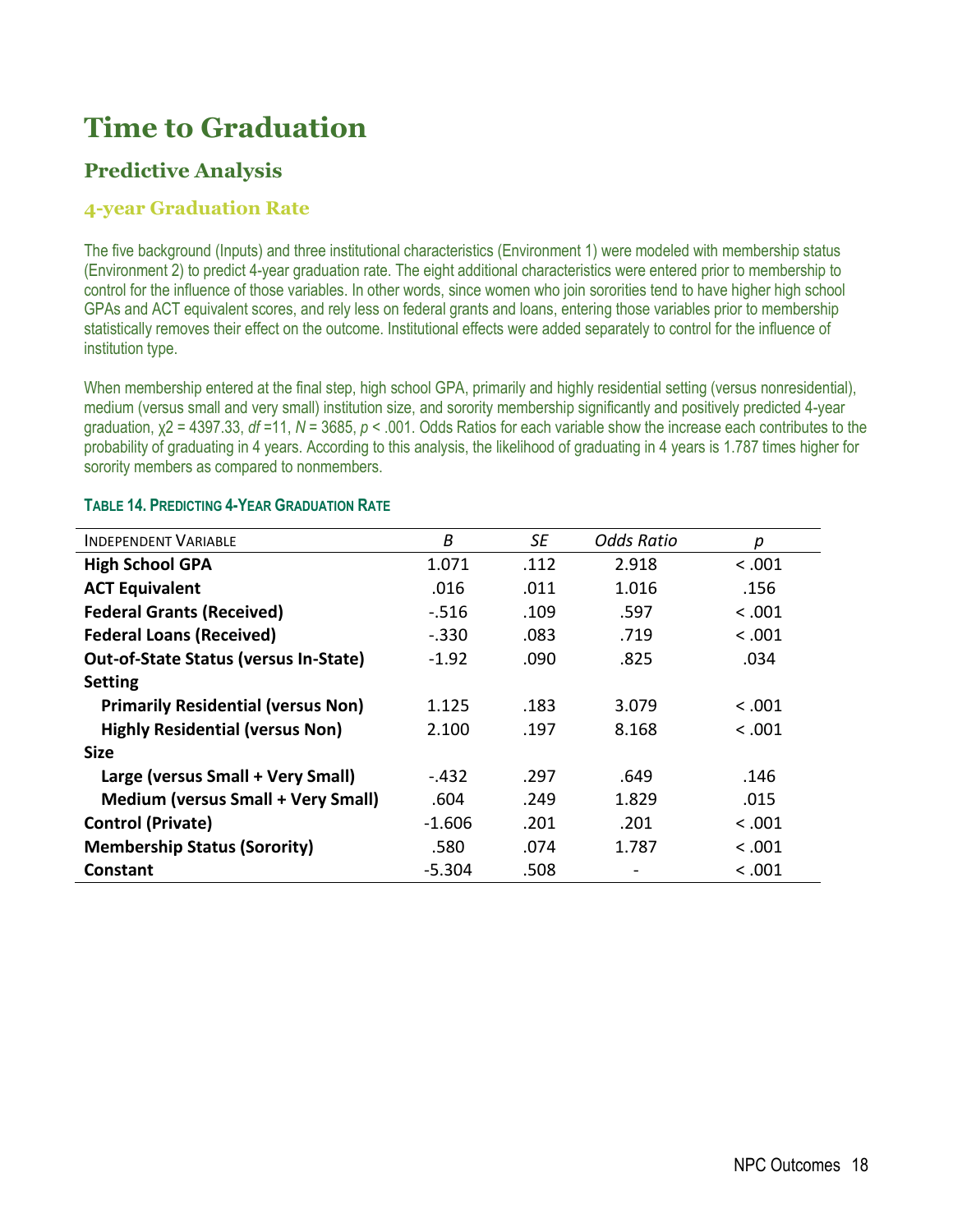### **5-year Graduation Rate**

The five background (Inputs) and three institutional characteristics (Environment 1) were modeled with membership status (Environment 2) to predict 6-year graduation rate. The eight additional characteristics were entered prior to membership to control for the influence of those variables. In other words, since women who join sororities tend to have higher high school GPAs and ACT equivalent scores, and rely less on federal grants and loans, entering those variables prior to membership statistically removes their effect on the outcome. Institutional effects were added separately to control for the influence of institution type.

When membership entered at the final step, high school GPA, ACT equivalent, large and medium (versus small and very small) institution size, and sorority membership significantly and positively predicted 5-year graduation, χ2 = 2135.655, *df* =11, *N* = 1732, *p* < .001. Odds Ratios for each variable show the increase each contributes to the probability of graduating in 5 years. According to this analysis, the likelihood of graduating in 5 years is 1.993 times higher for sorority members as compared to nonmembers.

| <b>INDEPENDENT VARIABLE</b>                  | B        | SE   | Odds Ratio | р       |
|----------------------------------------------|----------|------|------------|---------|
| <b>High School GPA</b>                       | .575     | .148 | 1.777      | < 0.001 |
| <b>ACT Equivalent</b>                        | .055     | .016 | 1.056      | < 0.001 |
| <b>Federal Grants (Received)</b>             | $-144$   | .140 | .866       | .304    |
| <b>Federal Loans (Received)</b>              | $-.082$  | .116 | .921       | .479    |
| <b>Out-of-State Status (versus In-State)</b> | .031     | .142 | 1.031      | .829    |
| <b>Setting</b>                               |          |      |            |         |
| <b>Primarily Residential (versus Non)</b>    | .239     | .175 | 1.270      | .172    |
| <b>Highly Residential (versus Non)</b>       | .281     | .223 | 1.324      | .208    |
| <b>Size</b>                                  |          |      |            |         |
| Large (versus Small + Very Small)            | 2.304    | .585 | 10.018     | < 0.001 |
| <b>Medium (versus Small + Very Small)</b>    | 1.525    | .512 | 4.597      | .003    |
| <b>Control (Private)</b>                     | $-.317$  | .355 | .729       | .372    |
| <b>Membership Status (Sorority)</b>          | .690     | .107 | 1.993      | < 0.001 |
| Constant                                     | $-6.391$ | .786 |            | < .001  |

#### **TABLE 15. PREDICTING 5-YEAR GRADUATION RATE**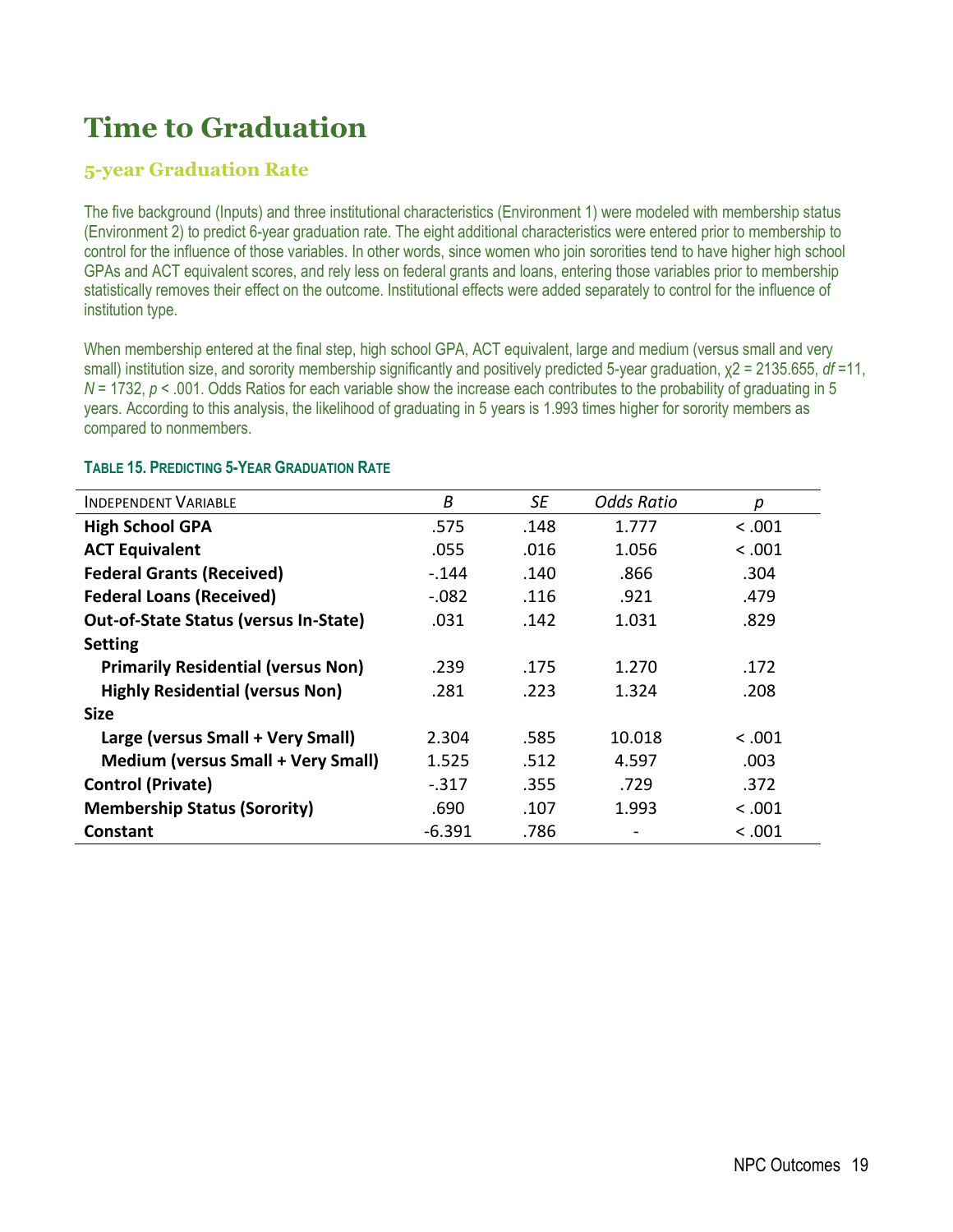### **6-year Graduation Rate**

The five background (Inputs) and three institutional characteristics (Environment 1) were modeled with membership status (Environment 2) to predict 6-year graduation rate. The eight additional characteristics were entered prior to membership to control for the influence of those variables. In other words, since women who join sororities tend to have higher high school GPAs and ACT equivalent scores, and rely less on federal grants and loans, entering those variables prior to membership statistically removes their effect on the outcome. Institutional effects were added separately to control for the influence of institution type.

When membership entered at the final step, no variables significantly predicted 6-year graduation, χ2 = 729.584, *df* =11, *N* = 1033, *p* < .001. According to this analysis, the likelihood of graduating in 6 years is not influenced by sorority membership.

| <b>INDEPENDENT VARIABLE</b>                  | B         | SE       | <b>Odds Ratio</b> | р    |
|----------------------------------------------|-----------|----------|-------------------|------|
| <b>High School GPA</b>                       | .451      | .265     | 1.570             | .089 |
| <b>ACT Equivalent</b>                        | .062      | .029     | 1.064             | .035 |
| <b>Federal Grants (Received)</b>             | .353      | .240     | 1.423             | .141 |
| <b>Federal Loans (Received)</b>              | $-153$    | .211     | .858              | .468 |
| <b>Out-of-State Status (versus In-State)</b> | $-575$    | .274     | .563              | .036 |
| <b>Setting</b>                               |           |          |                   |      |
| <b>Primarily Residential (versus Non)</b>    | $-562$    | .183     | .570              | .062 |
| <b>Highly Residential (versus Non)</b>       | $-.634$   | .197     | .530              | .120 |
| <b>Size</b>                                  |           |          |                   |      |
| Large (versus Small + Very Small)            |           |          |                   | .997 |
| <b>Medium (versus Small + Very Small)</b>    |           |          |                   | .997 |
| <b>Control (Private)</b>                     | .861      | .532     | 2.365             | .106 |
| <b>Membership Status (Sorority)</b>          | .200      | .202     | 1.222             | .321 |
| Constant                                     | $-24.620$ | 5132.671 |                   | .996 |

#### **TABLE 16. PREDICTING 6-YEAR GRADUATION RATE**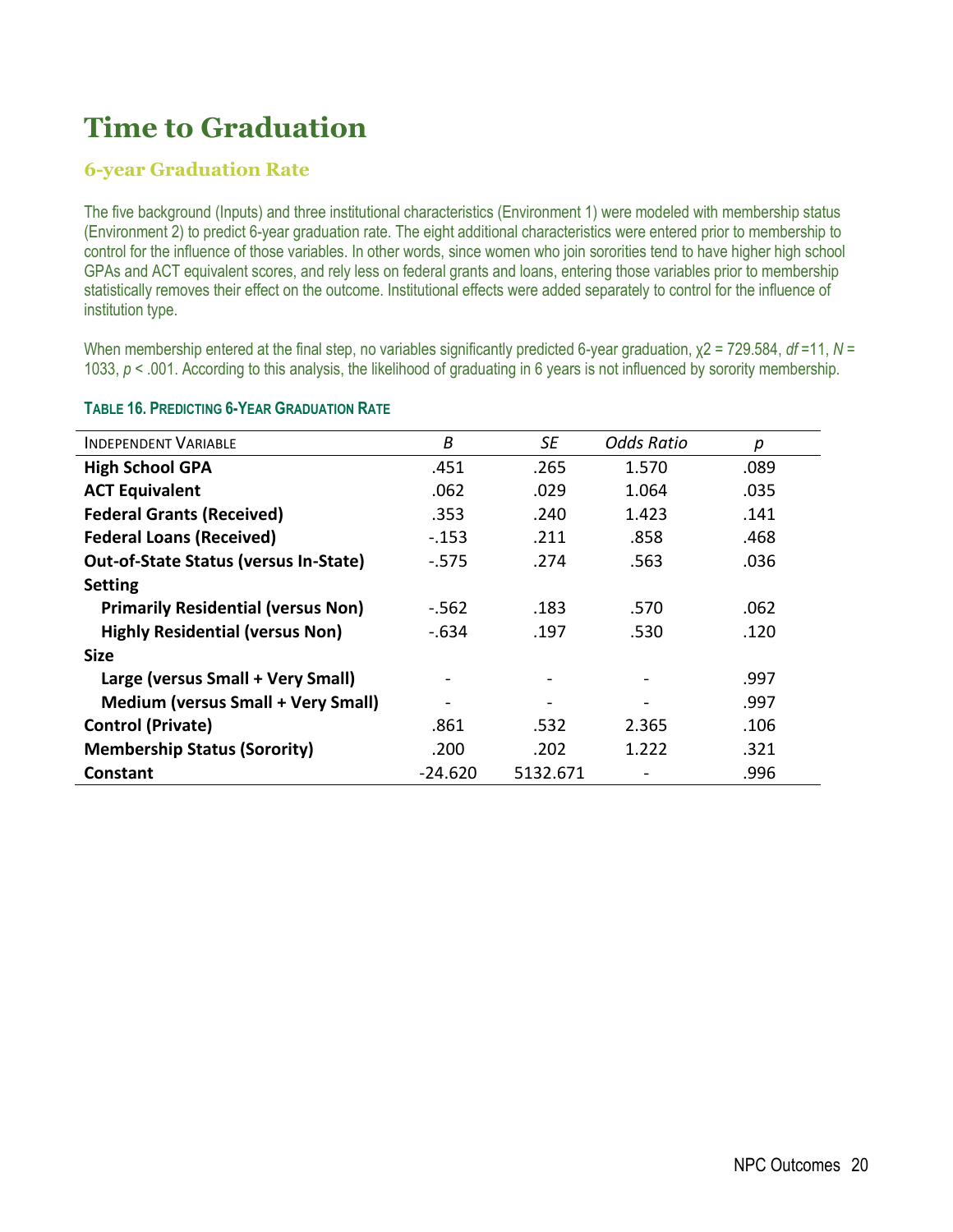## **Final College GPA**

Comparison between NPC members and nonmembers revealed no statistical difference in final college GPA, *F*(3100) = .416,  $p = .519$ .

#### **TABLE 17. COMPARISON OF FINAL GPA AND MEMBERSHIP STATUS**

| <b>FINAL COLLEGE GPA</b>  | Sorority Member (1669) | Non-Member (1433) |
|---------------------------|------------------------|-------------------|
| Mean                      | 3.30                   | 3.29              |
| <b>Standard Deviation</b> | 0.43                   | 0.38              |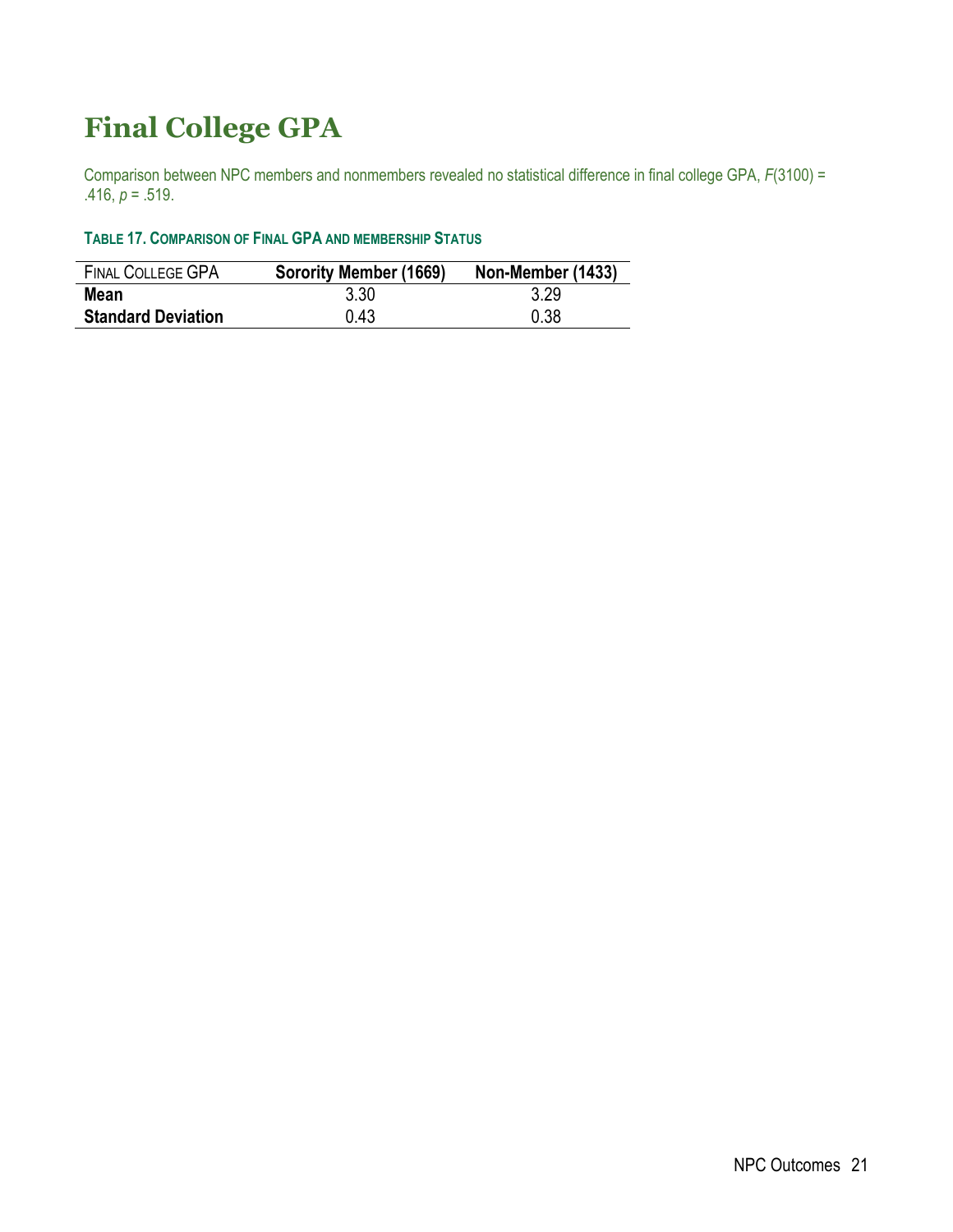# **Appendix**

## **Methodology**

This study primarily utilized a descriptive design. Descriptive designs are desirable when the goals of the study are to demonstrate relationships and describe observable phenomenon, as they exist. The design also included predictive analyses to control for pre-college background and institutional characteristics associated with outcomes. Data were collected during one period; however, the study is considered longitudinal because the existing records examined encompass a six-year span.

#### **Research Questions**

- 1. How is joining an NPC sorority associated with retention rate, as compared to nonmembers?
- 2. How is NPC sorority membership associated with six-year graduation rate, as compared to nonmembers?
- 3. How is NPC sorority membership associated with time to degree, as compared to nonmembers?
- 4. How is NPC sorority membership associated with a final college GPA, as compared to nonmembers?

#### **Data**

A dataset was created for this study using existing quantitative records. Variables comprising the dataset were obtained from student records at 18 four-year postsecondary institutions. Data collection took place from April to September of 2014. Membership in an NPC sorority was the primary grouping variable and NPC member groups were considered the population. Data collection involved sequencing between NPC, individual NPC member groups, and institutions to obtain a sample of members and randomly selected non-members for comparison. Participating groups or institutions are not identified in this study. A description of the data collection procedure follows.

NPC provided a list of postsecondary institutions hosting member groups ( $N = 658$ ). Carnegie Basic designations were added to this listing and a random sample, stratified by Size and Setting, was generated using a random number table. A sample of 146 institutions was selected for the study. Representatives from institutional research (or equivalent) offices at each institution were contacted and asked to participate in the study. The institutional review board (IRB) at the researcher's host institution exempted the study; however, most institutional representatives also routed the request through IRB personnel for consideration and/or approval prior to agreeing to participate. The sequence of obtaining data is outlined below.

- 1. After institutional representatives agreed to participate, lists of participating institutions were sent to NPC who requested 2007 initiation records from member groups. These lists were provided to the researcher, who collated first, last, and middle (if available) names and sent the lists to institutional representatives.
- 2. Institutional representatives matched the names on the NPC member lists with institutional records for the variables requested and generated a matched random sample of nonmember women who also attended in 2007. For example, if 100 names member names were provided, institutional representatives matched as many of those as possible and then doubled the sample by adding nonmember women. Institutional representatives replaced names on the records with case numbers and added a variable to indicate membership status to the final data file.
- 3. After receiving institutional data files, the researcher merged all data into a master database and inspected records for completeness. Questions or issues relating to specific institutional data were resolved prior to analyses.
- 4. Five rounds of data collection were completed. The final two rounds also were randomly selected, but were oversampled based on institutional size (low numbers for very small and small) and member group representation (low numbers for some groups).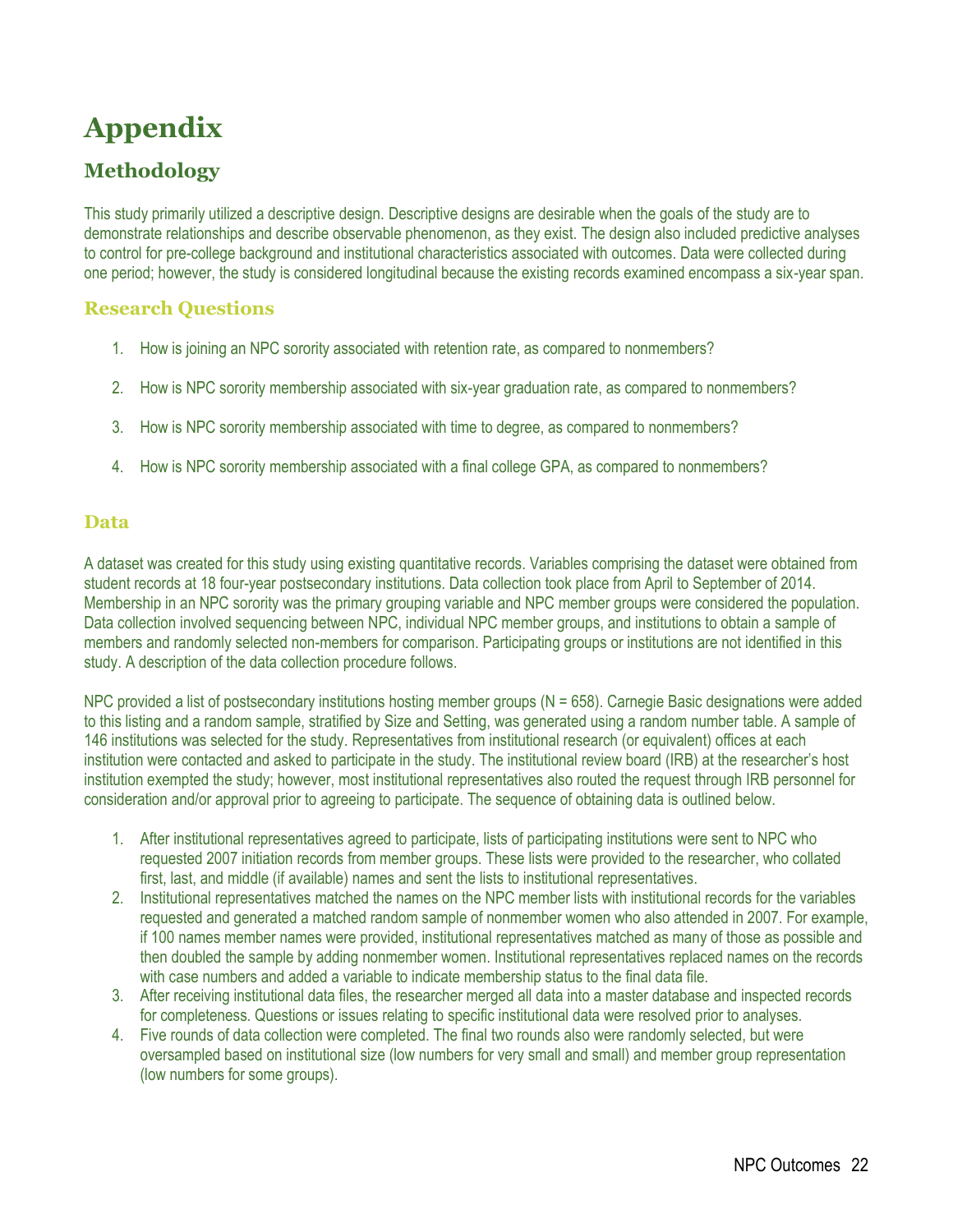To address potential non-response bias, several first round institutional representatives who initially did not respond were recontacted and two agreed to provide data during the last round of the study. Analysis showed acceptable homogeneity across the primary variables of interest variables for the non-response institutions and the full dataset. Additionally, a control institution was added as an initial proxy to develop variable categories and refine coding. This institution was also added to the final sample, after analysis confirmed similarities with final study variables.

### **Variables**

Variables used in this study included one grouping attribute, four educational outcomes, five pre-college background controls from student records, and three institutional controls from Carnegie Classification listings. A list of study variables appears below, followed by a description of how each were derived, defined, and/or modified in this study:

Sorority Membership (Grouping Attribute)

• Membership in an NPC sorority

Educational Outcomes (Dependent Variables)

- Retention to Sophomore Year
- **•** Graduation Rate
- Time to Graduation
- Final College

Student Records (Background Characteristics)

- High school GPA
- Composite SAT or ACT
- Federal grants received
- Federal loans received
- In-state/out-of-state/international status

Carnegie Classification (Institutional Characteristics)

- Size
- Setting
- **Control**

Several other data points were also requested from institutional representatives, but were not available consistently across institutions for inclusion in the study. These included first generation status (i.e., whether or not a parent holds a four-year degree), parent education (i.e., highest degree earned of father/mother/guardian), parent income (annual income), intercollegiate athletic participation, and other extracurricular involvement.

### *Sorority Membership (Grouping Attribute)*

The grouping attribute used in this study was membership in an NPC sorority. This classification had to be provided by NPC member groups, since few institutions track sorority membership and fewer still (if any) differentiate membership by council (e.g., NPC) in institutional databases. In some cases not all names provided by NPC member groups could be matched due to insufficient information such as the lack of a middle initial or other identifier (e.g., there could be four Rebecca Smiths in a cohort). In these few cases, ambiguous names were dropped, resulting in a negligible loss of data.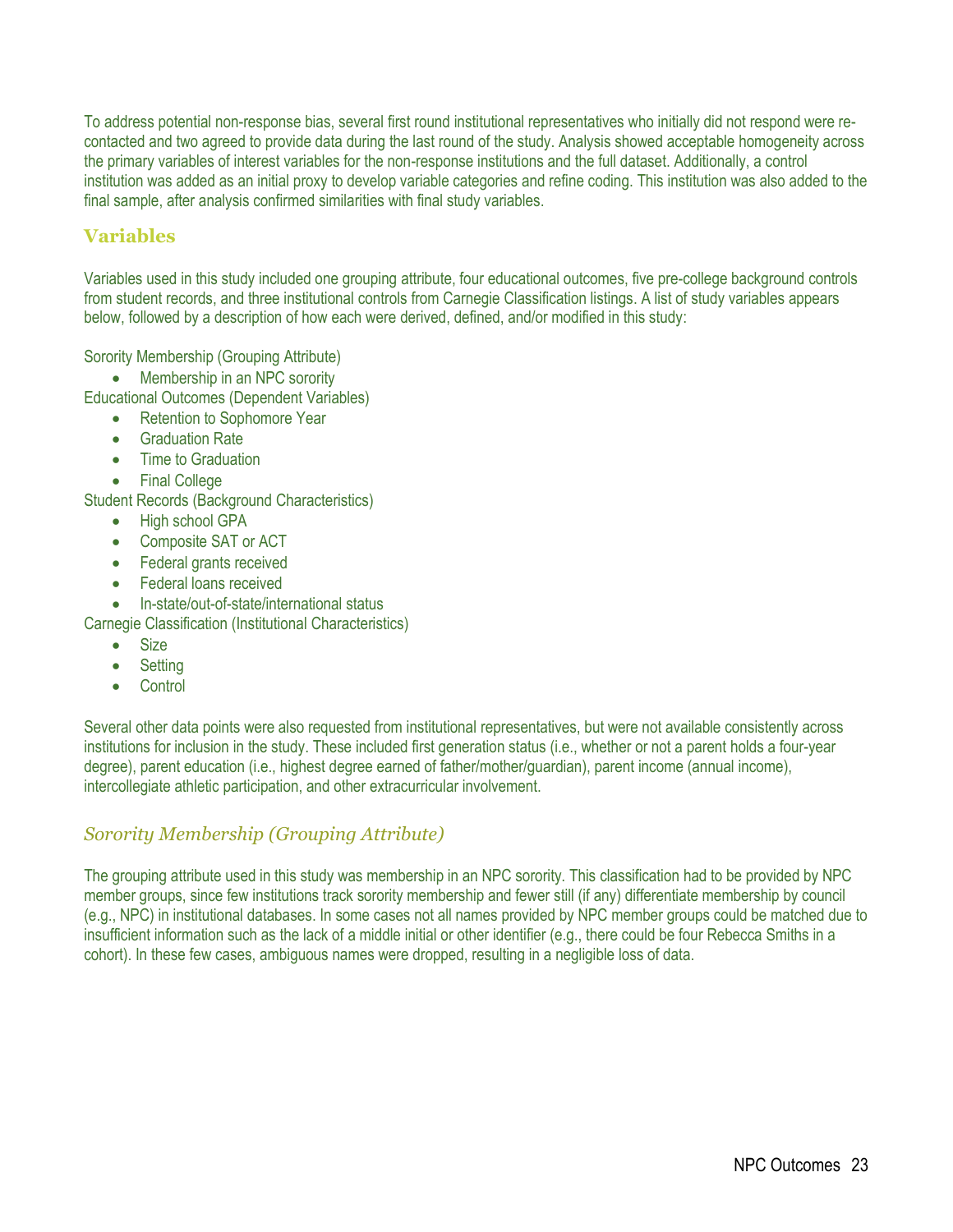### *Educational Outcomes (Dependent Variables)*

Four educational outcomes served as dependent variables. Retention is defined as freshman to sophomore year. Graduation rate is defined as graduating *within* six years. Time to graduation was coded differently by some institutions, ranging from a continuous value (years to graduation) to a within four, five, or six year value. For this study, all values were standardized to *in* four, *in* five, or *in* six and analyzed as binary outcomes in separate databases to prevent value inflation. Two institutions only provided a "within six years" rate, which was analyzed separately when appropriate. Three cases were deleted for students who graduated in more than six years. College GPA was only analyzed for students who graduated since the variable was not normally distributed given the disproportionate number of 0.0 to 1.0 scores among non-graduates. Values for retention and graduation were complete for all cases; however, 318 cases were missing final GPA.

### *Student Records (Background Characteristics)*

Variables based on student records that were not provided or not scaled in such a way that they could be standardized or converted to an equivalent were omitted. High school GPA was requested based on core academic subjects, though a few institutions provided full GPA. These were treated similarly in the dataset, as they were equally scaled, but should be interpreted with caution since non-core GPA is generally higher. Composite SAT or ACT scores were converted to ACT equivalent using a College Board Concordance Table. Federal grants and federal loans received were consistent across 16 institutions; however, 2 classified Perkins loans as grants. Significance testing revealed no differences between the divergent categories, so records for all 18 institutions were utilized. Both financial aid variables were based on status as of 2007. Instate/out-of-state/international status was recoded as binary (in-state versus out of-state – inclusive of international students).

Each of the background characteristics was used as a control in predictive analyses. High school GPA and ACT equivalent were modeled based on the hypothesis that women who join sororities tend to have higher academic records on college entry than nonmembers students. Federal aid and loans received freshmen year was used as a proxy for socio-economic status (SES), based on the hypothesis that members tend to come from higher SES backgrounds. In-state/out-of-state/international status also was used as an SES proxy, as out-of-state residents tend to pay higher tuition rates at public institutions. Parent income would have been a more precise metric, but those measures were not consistently available.

Most institutional representatives provided records for only first-time, full time women; however, it is likely that many women who did not meet this criterion were included in the study. At one institution included in the study, for example, women only joined sororities during their sophomore year. This inconsistency was not considered problematic, given that few women nationally join beyond the first year and considering that few participants in this study graduated in less than four years.

### *Carnegie Classification (Institutional Characteristics)*

Institutional characteristics were derived from the 2010 Carnegie Classifications. Size, setting, and control for four-year institutions were chosen based on previous research linking these attributes to differences in educational outcomes. To enhance the representativeness of the sample, stratification was based on size and setting combinations (e.g., very small, primarily nonresidential). The four size categories are defined as follows: very small = less than 1,000 students, small = 1,000- 2,999 students, medium = 3,000-9,999 students, and large = more than 10,000 students. The three setting categories are defined as follows: primarily nonresidential = fewer than 25% of students live on campus, primarily residential = 25-49% of students live on campus, highly residential = more than 50% of students live on campus. Control refers to public and private.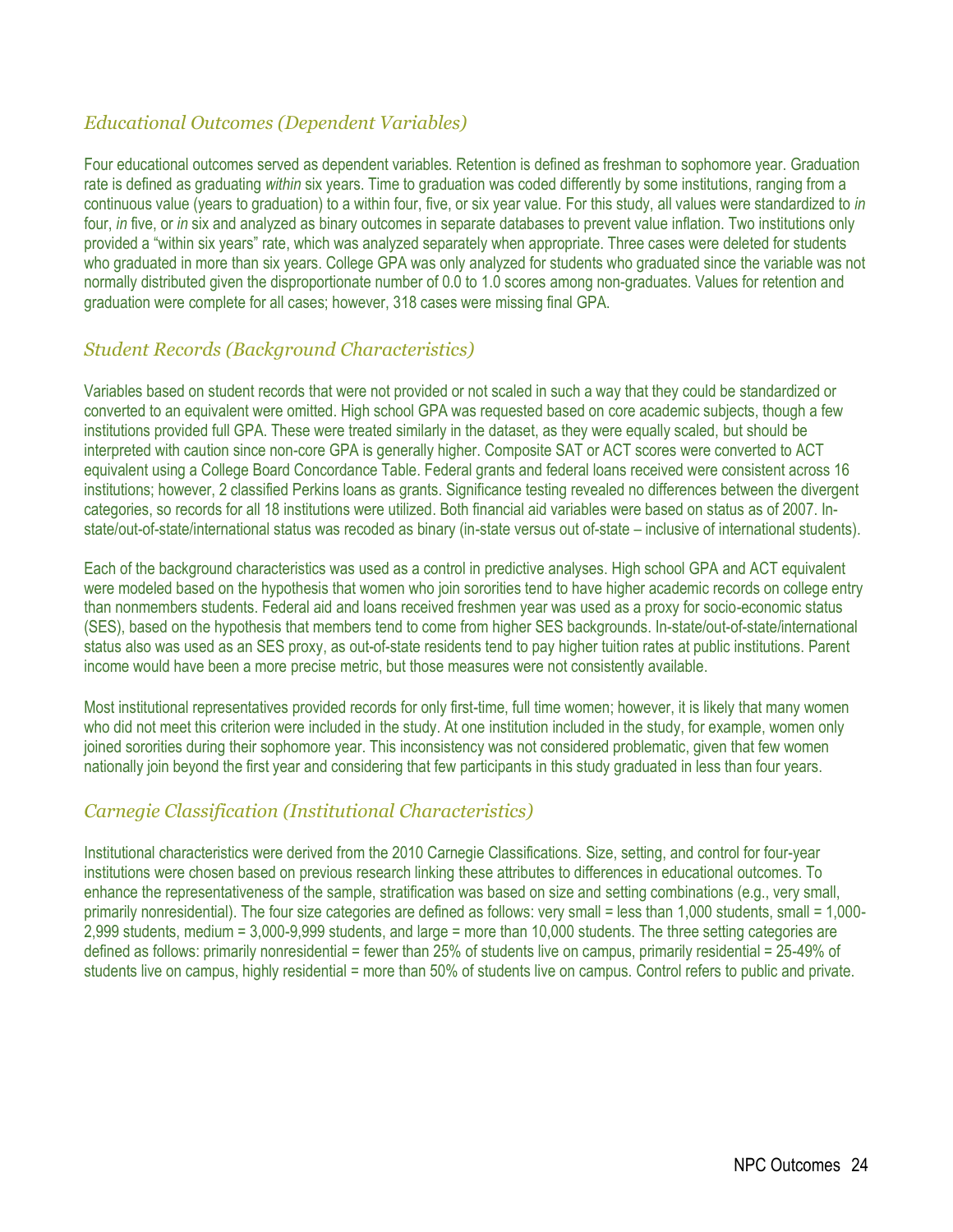### **Sample**

A total of 18 institutions participated in the study. Representatives from three additional campuses agreed to participate, but were unable to meet the study deadline. The final sample of institutions approximates the population of four-year institutions hosting NPC member sororities in terms of size, setting, and control. Compared to national averages for educational outcomes, the sample rates were higher for first year retention and graduation rates; however, this was expected given the focus on sorority members and women in the sample.

The final dataset consists of 4,243 total cases (2,104 members, 2,139 nonmembers). The number of students from each institution varied significantly; however, no attempt at comparing students by institutions was intended. Students from large institutions are over-represented in the dataset; however, comparisons for outcomes based on size, setting, and control were either non-significant or nearly similar across all institutional types. An exception was higher retention and higher "within 4 year" graduation rates among students at higher residential and very small institutions, an expected finding based on previous research for these institutional characteristics. Because of low cell counts, the small and very small size categories were combined for predictive analyses.

NPC members are defined as women who were initiated (i.e., joined) in 2007. A total of 86 NPC chapters are represented in the study from 24 of the 26 NPC member organizations. The median number of chapters represented per group was 4. While the majority of members maintained their association through graduation, women who chose to no longer affiliate were also classified as members if they were initiated in 2007. Inconsistencies between member group and institutional records were inadequate to determine the class levels of the women, though the majority was first or second term freshmen, according to records that could be confirmed. Not all NPC members on each campus were included in the sample. Most of these cases resulted from the inability of an NPC member group to provide member names.

#### **Data Analyses**

Most data examined in this study were nominal and examined with cross tabulations. Significant differences were tested using a nonparametric statistic (chi square analyses) with Phi reported for effect size. Because retention, six-year graduation rate, and time to degree (separated by four, five, and six year rates) were nominal variables, binary logistic regression was used for predictive analyses of these outcomes. All predictors met the assumptions for analyses and correlation tests revealed no problems with multicollinearity. This also suggested interaction effects may not impact the overall model; however, interaction terms based on hypotheses informed by previous research were built into preliminary models (e.g., sorority membership x small institution x highly residential). None were found to contribute significantly to final equations. All assumptions, including normal distribution on continuous predictors were met or found to be within acceptable levels. All statistical analyses were set to  $\alpha$  = .01 to control for Type I error.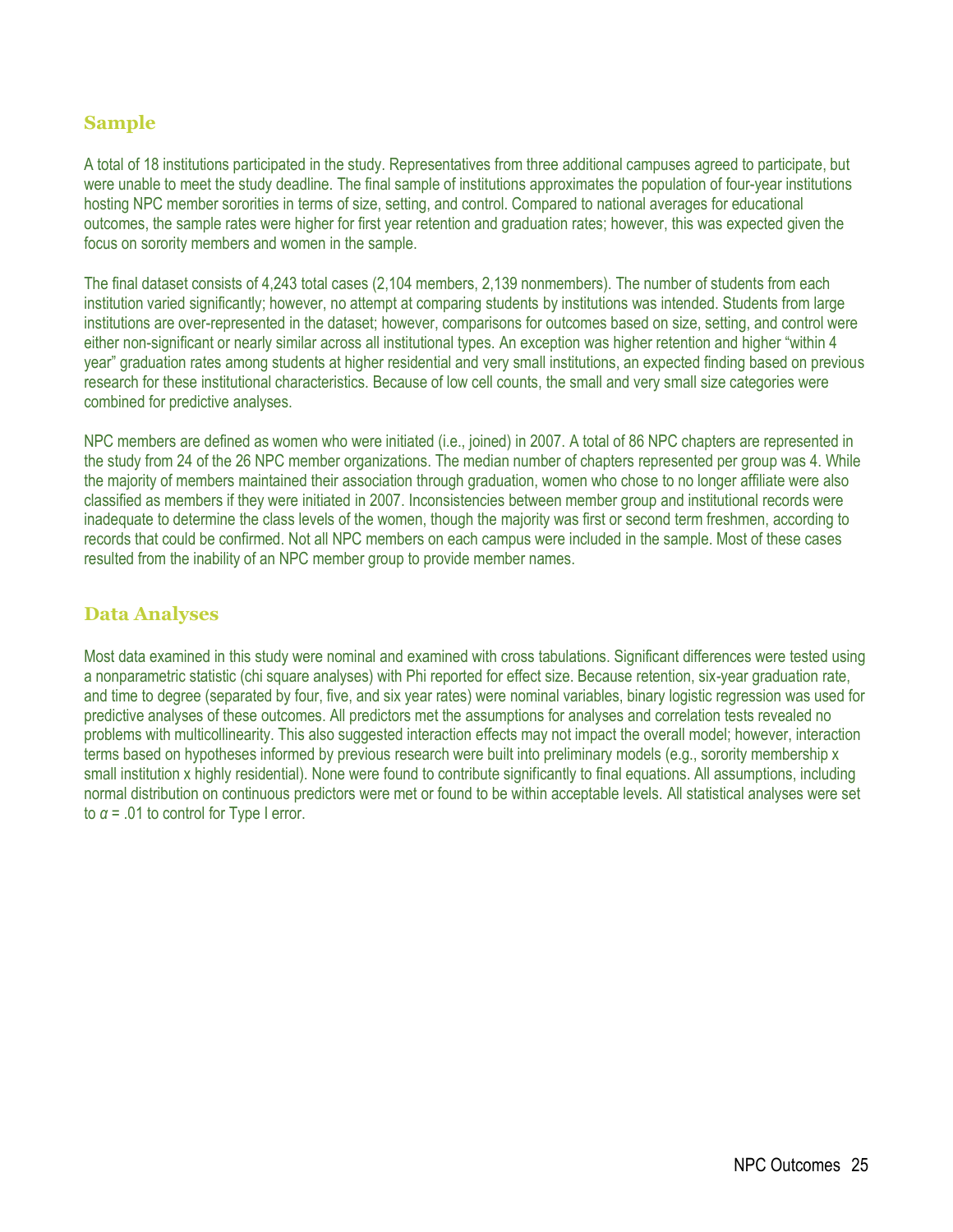### **Limitations**

Several limitations of this study are acknowledged. With regard to the sample, the 18 institutions included in the final dataset should not be considered unconditionally representative of all four-year colleges and universities hosting NPC organizations; however, the sample approximated the population in terms of institutional size, setting, and control as well as system size. In addition, not all members were first-time, full-time students, although the data provided by institutions were filtered for this variable in many cases. As result, this study is more appropriately considered to be approximately representative of women who joined in 2007. Further, measurement invariance, or a mismatch between comparison groups based on sample selection (Chen, 2008) is a potential limitation in this study. To account for this issue, the sample was stratified to be representative of institutional size and setting and a sufficient number of institutions within each of these categories was included in the final sample. Future studies would benefit from using propensity score matching to generate samples; however, only one of the institutions in this study had the capability of doing so.

With regard to representativeness to the member population, 24 of 26 groups provided data, which was reasonably evenly distributed across the dataset with a few outliers. Because data were returned without identifiers, it was not possible to test within-group differences. The large sample size and differentiation between groups on campuses (e.g., a sorority may have the highest GPA on one campus, but the same group may be lowest on another) aided in ensuring the more general conception of "NPC member" is valid.

Women who join sororities do not tend to exhibit the same risk factors for educational success, such as low SES and modest academic ability. While background characteristics were added to control for some influences, other factors such as parent education could not be accounted with the available data. Finally, as with any research, a major consideration is endogeneity, or the infinite number of unobservable variables that could affect a study. Additional sorority-specific measures such as engagement (e.g., hours of involvement per week), leadership positions held, membership in outside organization, and chapter-specific variables such as chapter size, peer effects, and organization culture can influence outcomes associated with membership (e.g., Biddix et al., 2014). Unfortunately, the lack of commonly accepted practices for research on sorority and fraternity members, coupled with the lack of datasets inclusive of this population, makes overcoming these limitations difficult.